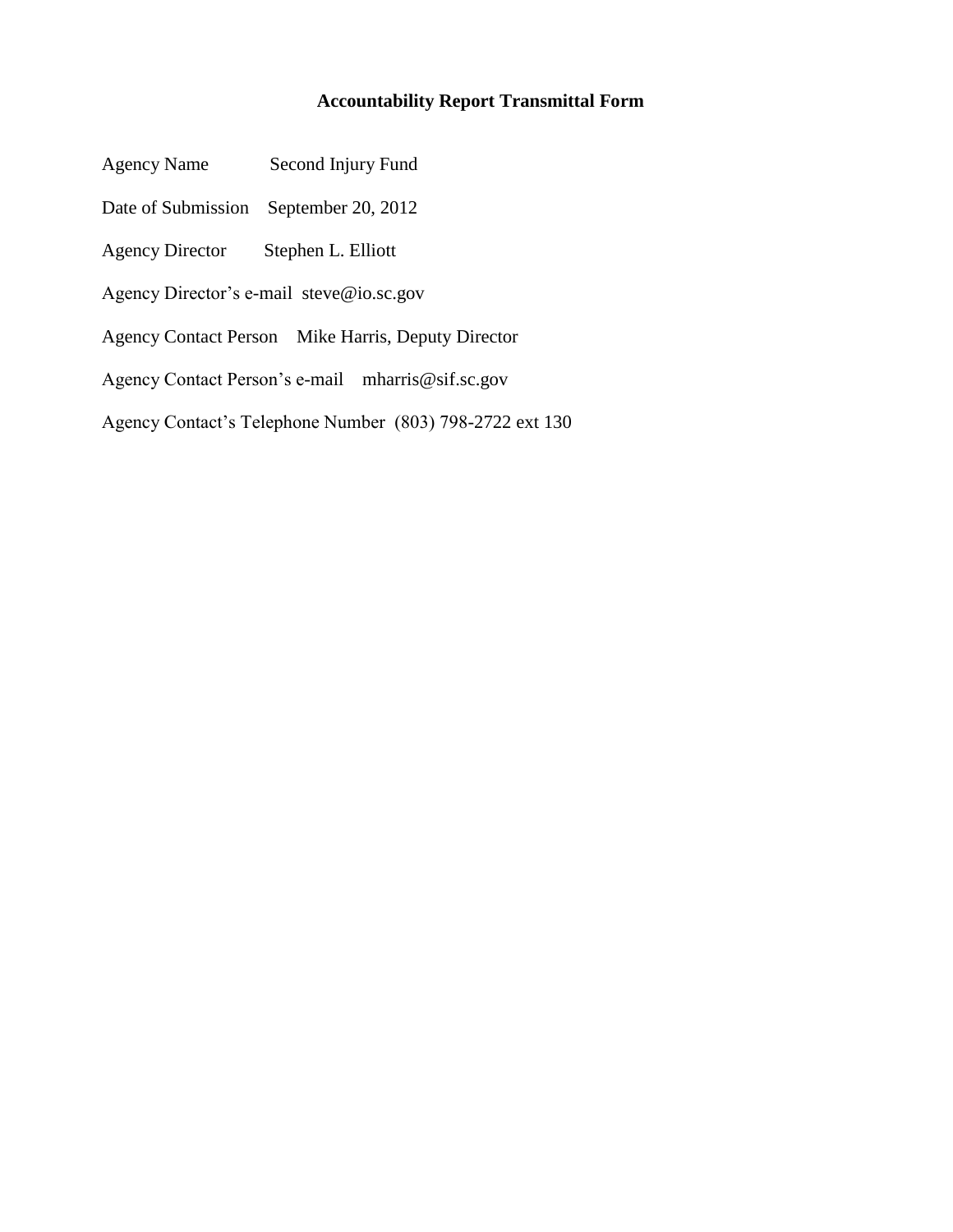#### **SECOND INJURY FUND Accountability Report for Fiscal Year 2011-2012**

## **Section I – Executive Summary**

#### 1. Mission Statement

The Second Injury Fund (the Fund) functions within the South Carolina Workers' Compensation System. The mission of the Fund is two-fold.

1. To protect employers from the higher cost of insurance that can occur when an injury combines with a prior disability to result in substantially increased medical or disability costs than the accident alone would have produced. This ensures that an employer is not made to suffer a greater monetary loss or increased insurance costs because they hire or retain an employee who has a disability.

2. To ensure payment of workers' compensation benefits to injured employees whose employers have failed to comply with the coverage provisions of the Workers' Compensation Law.

The values of the Fund are simple and straightforward:

- **Administer claims in a fair and impartial manner**
- **A highly professional and well-trained staff**
- **Continuous improvement of services**
- 2. The Fund's major achievements for FY12 are summarized below:
	- **Customer satisfaction scores remained high (Figures 7.2-1 and 7.2-2)**
	- **Cycle time to pay claims is lowest when compared to "like" funds (Figure 7.5-1)**
	- **Annual assessment reduced by \$15.4 million (Figure 7.3-2)**
	- **Claim and administrative costs continue to be less than published average for the private sector and "like" funds (Figures 7.3-1 and 7.3.3)**
	- **Uninsured Employers' Fund payout reduced \$1.3 million by finding other coverage (Figure 7.6-1)**

 This was the sixth year that the 135% factor was used in the calculation of the annual assessment. This change, brought about by the 2007 Workers' Compensation Reform Act (S. 332), resulted in a \$41 million reduction in the assessment levied on carriers in September 2012. This reduction, along with the reduction of \$223.2 million in previous five years, equates to a saving on the annual assessment of \$264.2 million in the past six years. In order to assist carriers financially, we allowed the assessment to be paid in two payments. The first payment was due on October 5, 2012 and the second payment on April 1, 2013.

This year's statistics show that the 2003 amendments to our law did have the results anticipated. The amendment did away with the "unknown condition" as a reason to meet the knowledge requirement. The table below shows a 73% reduction in accepted claims over the past nine years. Of the 2,219 claims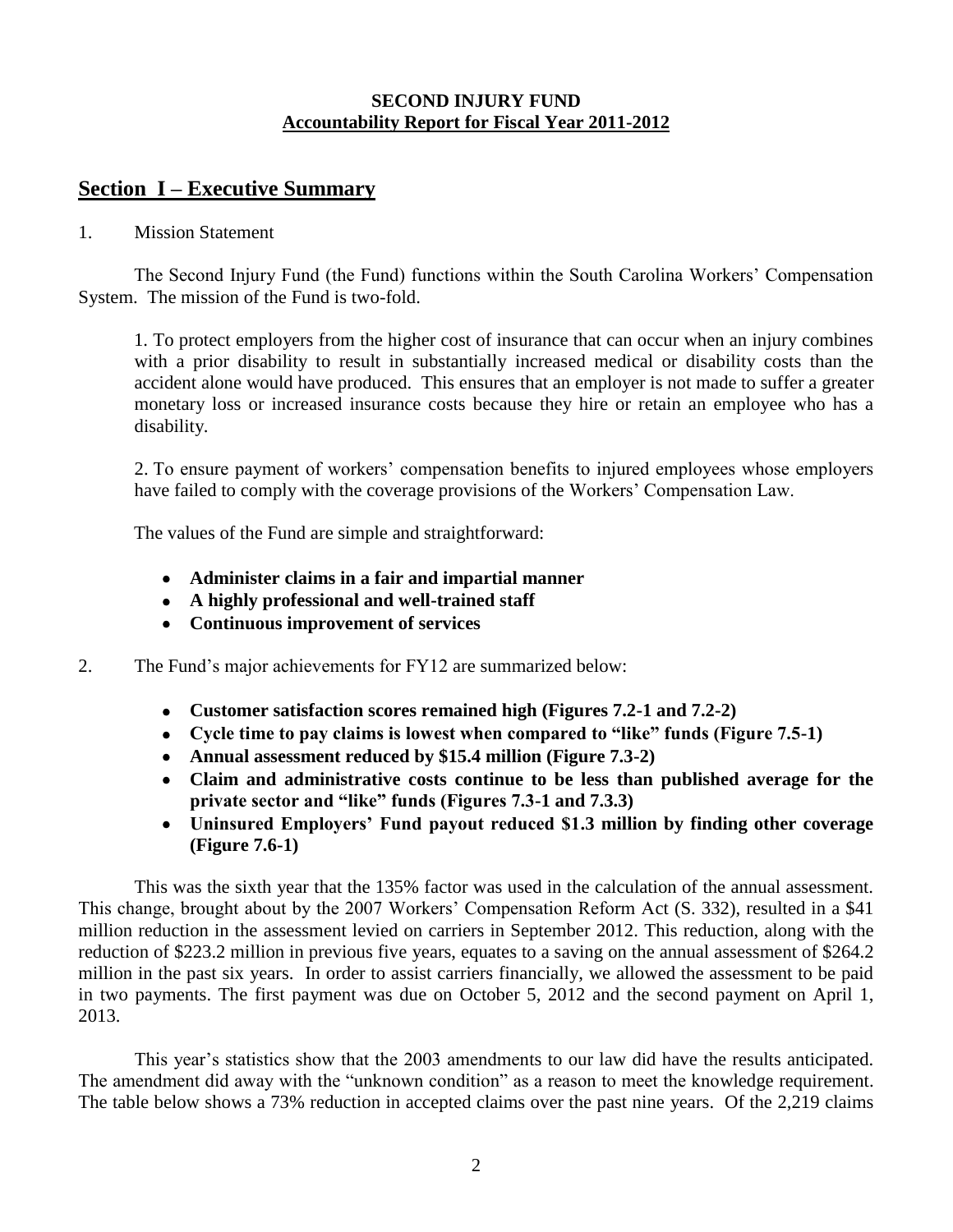accepted in FY 2004, 1,964 or 88.8% were for the "unknown condition" compared to the 374 claims accepted in FY 2012 and only 23 or 6.1% being for the 'unknown condition".

|          | <b>FY</b> | $\mathbf{F}\mathbf{V}$ | FY    | <b>FY</b> | FV   | FУ   | <b>FY</b> | + FY | FY     | $\frac{0}{0}$  |
|----------|-----------|------------------------|-------|-----------|------|------|-----------|------|--------|----------------|
|          | 2004      | 2005                   | 2006  | 2007      | 2008 | 2009 | 2010      | 2011 | 2012   | <b>Reduced</b> |
| Claims   | 2.219     | .922                   | 1,184 | 887       | 861  | 783  | 606       | 607  | $374*$ | 83%            |
| Accepted |           |                        |       |           |      |      |           |      |        |                |

\*December 31, 2011 was the last day the Fund could accept a claim for reimbursement

The total reimbursements for FY12 showed a 2% reduction from FY11. This reduction, along with the reductions from the previous five fiscal years, equates to a 32% reduction over the last six fiscal years. Reimbursements will continue to drop in future years because FY12 was the last year we could accept claims for reimbursement as noted below in the termination schedule of the Fund outlined in Section 42- 7-320, South Carolina Code of Laws. We continued to have carriers reopening claims that were many years old and providing documentation for acceptance. The result being of the 374 claims accepted in FY12, 214 claims or 57% were accepted more than 5 years from the date of accident. In these cases some employers may not receive any benefit in the experience modification used in their premium calculation. (Figure 7.1-2)

One of our strategic challenges was to reduce the use of contract attorneys in the Uninsured Employers' Fund's claims process. This would contain claim costs and be sound fiscal management of these claims. The table below shows a 79% reduction in attorney/legal fees over the high of \$1,286,925 in FY 2007 versus \$268,940 in FY 2012. This reduction is a major factor in the 8% decrease of the Uninsured Employers' Fund Administrative Cost Ratio for FY 2012 vs. FY07 reflected in Figure 7.3-3.

|              | <b>FY 2007</b> | <b>FY 2008</b> | <b>FY 2009</b> | <b>FY 2010</b> | <b>FY 2011</b>           | <b>FY2012</b> |
|--------------|----------------|----------------|----------------|----------------|--------------------------|---------------|
| Attorney     | \$1,057,487    | \$555,705      | \$343,469      | \$270,087      | $$112,966 \mid $185,222$ |               |
| Fees         |                |                |                |                |                          |               |
| Legal Fees   | 299,438        | \$151,947      | \$79,581       | \$58,569       | \$101,659                | \$83,718      |
| <b>Total</b> | \$1,286,925    | \$707,652      | \$423,050      | \$328,656      | \$214,625                | \$268,940     |

The Workers' Compensation Reform Act (S. 332) was ratified and signed by the Governor in FY 2007. It included several changes that will affect the handling and administration of Uninsured Employers' Fund claims. These changes are those that affect all carriers and self-ensured employers/funds that report and collect premiums and adjust workers compensation claims in South Carolina.

The major effect the Act has on the Second Injury Fund is that we are in "run-off" posture and will be terminated effective July 1, 2013. The following table is a brief outline of the events/actions and their effective dates as specified in the Act for the orderly termination of the Second Injury Fund.

| <b>Effective Date</b> | <b>Event/Action</b>                                                    |
|-----------------------|------------------------------------------------------------------------|
| July 1, 2007          | New notice requirements.                                               |
| July 1, 2007          | The 175% factor used in the assessment<br>calculation reduced to 135%. |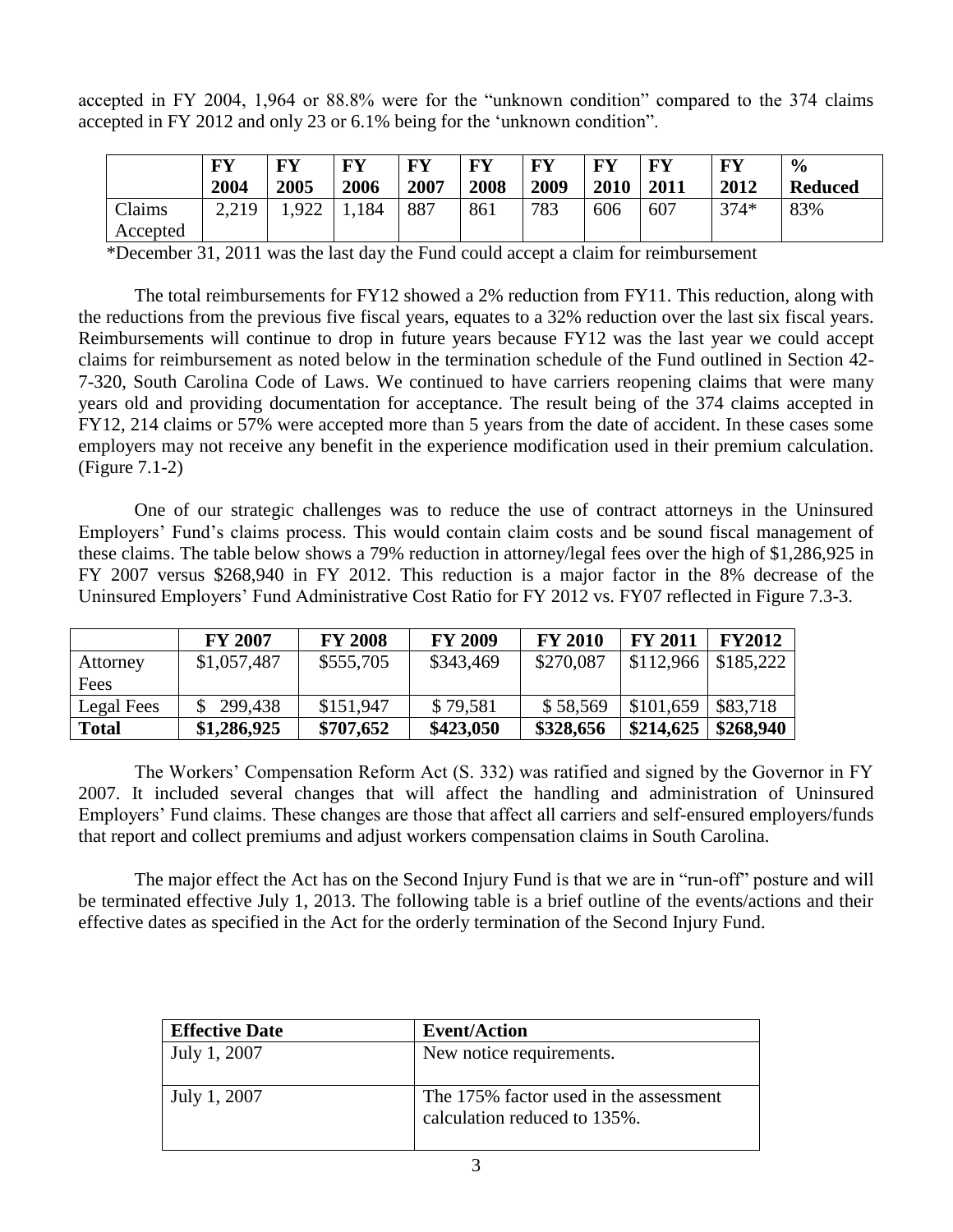| July 1, 2008      | No claims accepted with date of injury of<br>July 1, 2008, or after.                                                                                                                                          |
|-------------------|---------------------------------------------------------------------------------------------------------------------------------------------------------------------------------------------------------------|
| December 31, 2010 | Last day to submit notice of a new claim.                                                                                                                                                                     |
| July 1, 2011      | All data to either accept, compromise or<br>deny a claim must be received by the Fund.                                                                                                                        |
| December 31, 2011 | Last day for the Fund to accept a claim for<br>reimbursement.                                                                                                                                                 |
| July 1, 2013      | The Uninsured Employers' Fund is<br>transferred to the State Accident Fund.                                                                                                                                   |
| July 1, 2013      | The Second Injury Fund is terminated and<br>all remaining obligations and residual<br>activity are transferred to the Budget and<br>Control Board for the orderly winding<br>down of the affairs of the Fund. |

- 3. The key strategic goals for the present and future years are as follows:
	- **The orderly phase-out of the Fund in June 2013.**
	- **To protect employers from increased workers' compensation insurance cost**
	- **To ensure payment of workers' compensation benefits to injured employees whose employers are in violation of the Workers' Compensation Law**
	- **Prompt determination of eligibility**
	- **Efficient claims processing and payments**
	- **Contain claims cost**
	- **Sound fiscal management**
- 4. Key Strategic Challenges:
	- Position the Fund for termination  $\bullet$
	- Increase Uninsured Employers' Fund recoveries  $\bullet$
	- Decrease use of contract attorneys  $\bullet$
	- Communication with carriers $\bullet$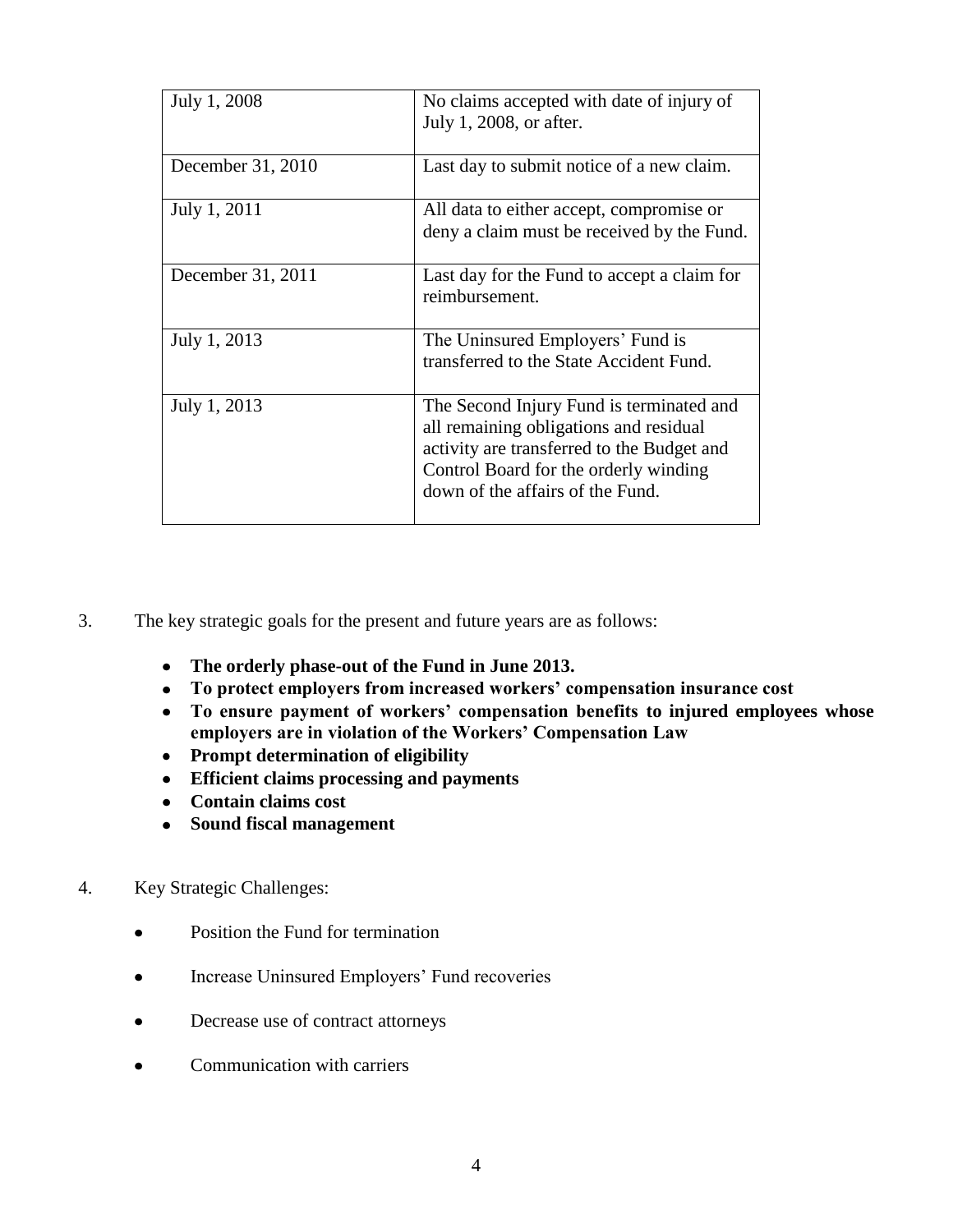5. The accountability report is used to support the agency's stated goals, objectives and values. Managers are instructed to strive for continuous improvements in all services provided to our customers. Each employee is e-mailed a copy of the accountability report and are encouraged to communicate to their managers any opportunities for improvement that they feel are available.

# **Section II – Organizational Profile**

1. Products and Services – The Fund's products and services are the processing of Second Injury Fund and Uninsured Employers' Fund claims. This encompasses all aspects of claim process; the acceptance or denial of a claim, payment of claims, and the defense of claims through the court system. These are delivered through written and verbal communications and by the use of the Fund's website.

- 2. Key Customers:
	- Self ensured employers doing business in South Carolina  $\bullet$
	- Workers' compensation insurance companies and their representatives in South Carolina
	- Injured workers of employers who are in violation of the Workers' Compensation Law
	- The General Assembly
	- Budget and Control Board

Our requirements are the same as our values: Administer claims in a fair and impartial manner; a highly professional and well-trained staff; and continuous improvement of services. Their expectations are the objectives that we have set and are instilled and practiced by all members of our staff. Prompt determination of eligibility, efficient claims processing and payments, contain claims cost, and sound fiscal management.

- 3. Stakeholders:
	- All employers with Workers' Compensation coverage  $\bullet$
	- Employees with pre-existing disabilities
	- Second Injury Fund recovery companies
	- Taxpayers of South Carolina  $\bullet$
	- State agencies that deal with disabled citizens

4. Our key suppliers are those that supply services to injured workers covered by the Uninsured Employers' Fund. These consist of medical providers, pharmacies, vocational rehabilitation firms, and medical equipment companies. Our other group of key suppliers are those that provide services to the agency such as contract attorneys and a select group of our customers including carriers, self-ensured employers, and reimbursement companies.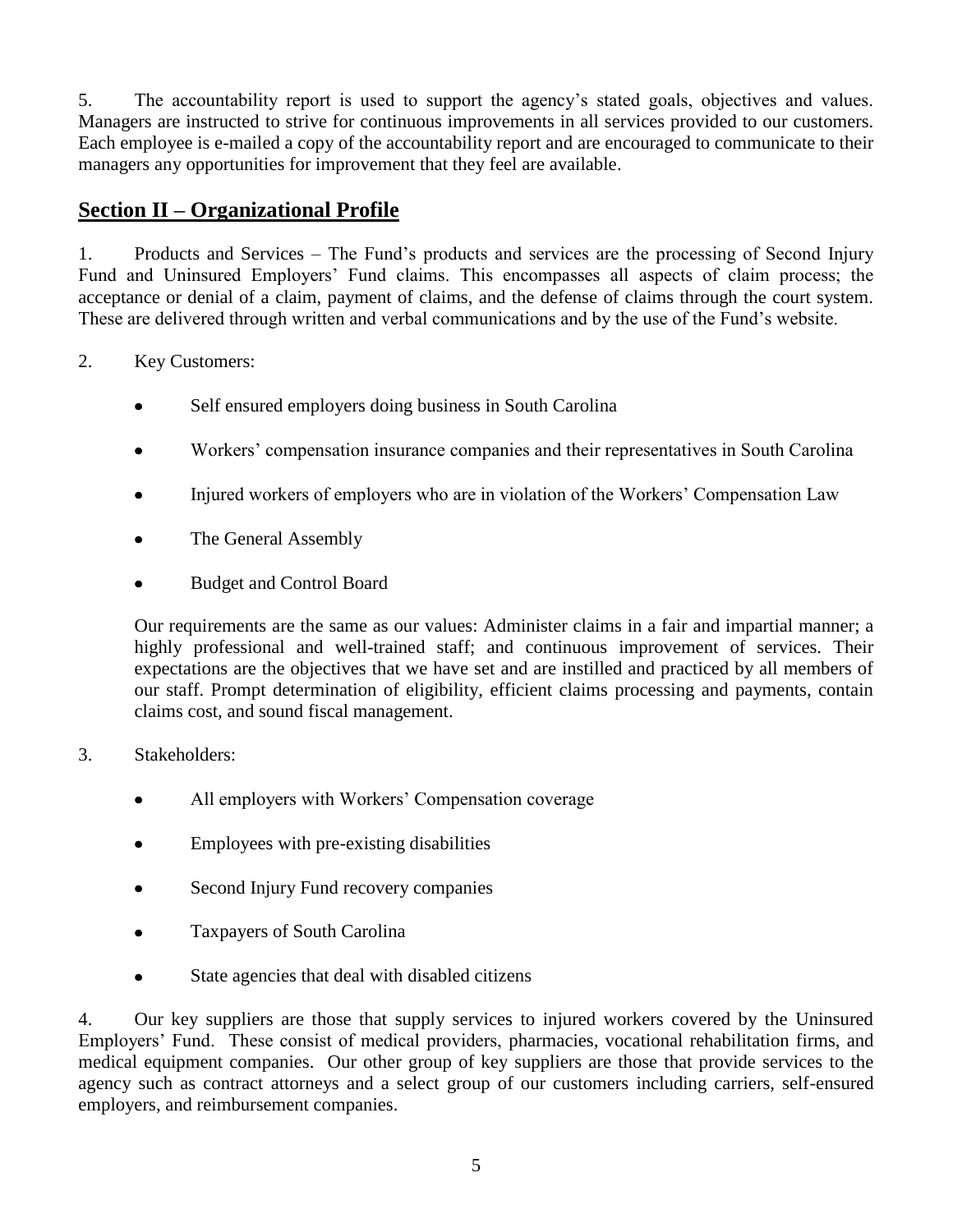5-6. The agency has 23 employees, 1 unclassified and 22 classified, all are located in one office in Columbia, however, the claims handled by the agency cover all 46 counties.

7. The Fund operates within the Workers' Compensation system and we must adhere to the rules and regulations of the South Carolina Workers' Compensation Commission. The sections of the South Carolina Code of Laws that govern the Fund are 42-7-200, 42-7-310, 42-7-320, 42-9-400 and 42-9-410. We also operate under the oversight of the Budget and Control Board.

8. Performance Improvement System(s):

The Fund uses several methods to measure performance improvement. These include, but are not limited to, processing times, comparisons to "like" funds, financial audits and actuarial reviews, and customer and employee input and comments The Fund's managers and supervisors review the overall systems and measurements and communicate results to the staff to ensure continuous improvement in all processes and systems.

9. Organizational Structure

South Carolina Second Injury Fund



10. Expenditures/Appropriations Chart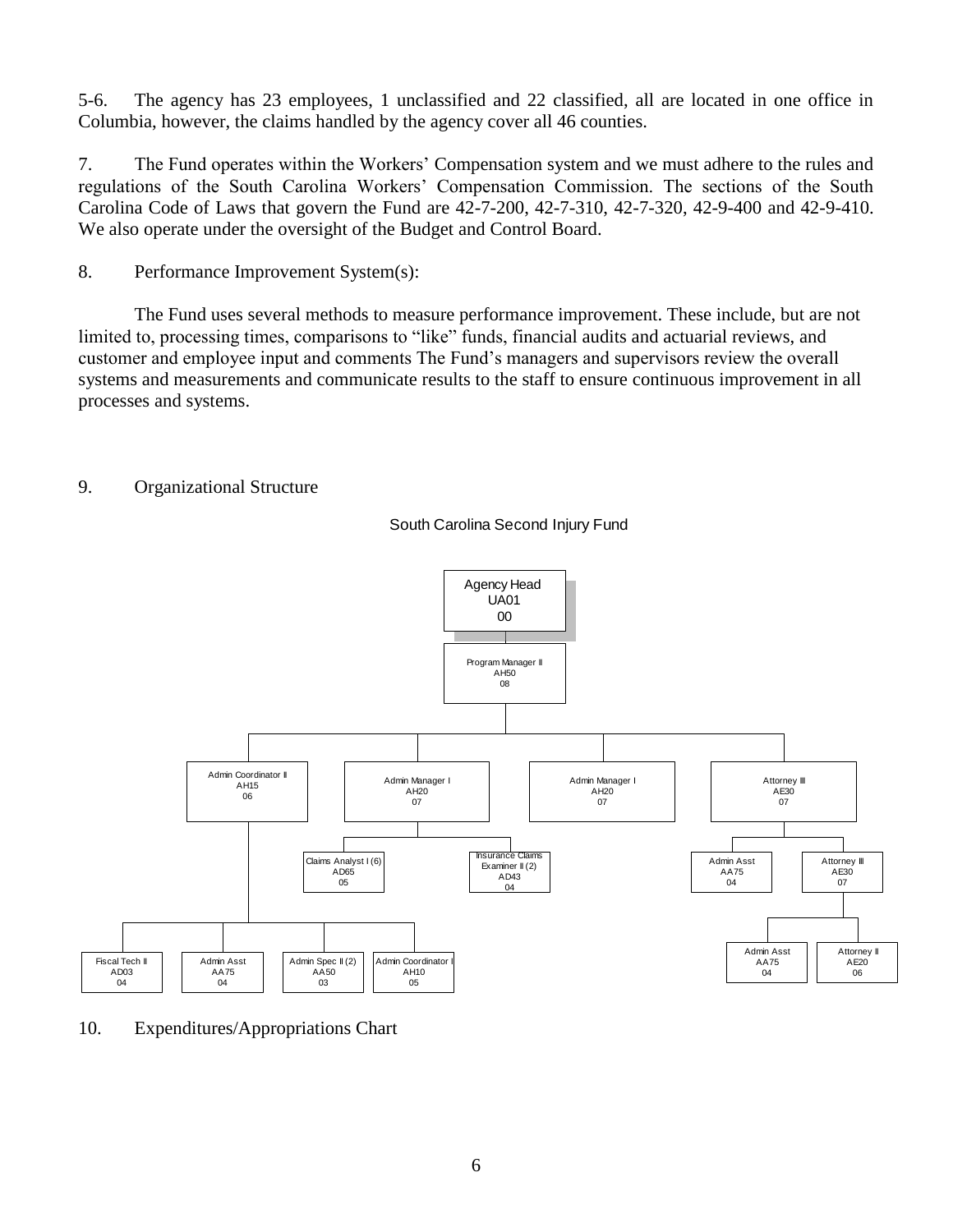# **Base Budget Expenditures and Appropriations**

|                                          | <b>FY 10-11 Actual</b> |                                | <b>FY 11-12 Actual</b> |                                | FY 12-13 Appropriations |                                |
|------------------------------------------|------------------------|--------------------------------|------------------------|--------------------------------|-------------------------|--------------------------------|
|                                          | <b>Expenditures</b>    |                                | <b>Expenditures</b>    |                                | Act                     |                                |
| <b>Major Budget</b><br><b>Categories</b> | <b>Total Funds</b>     | <b>General</b><br><b>Funds</b> | <b>Total Funds</b>     | <b>General</b><br><b>Funds</b> | <b>Total Funds</b>      | <b>General</b><br><b>Funds</b> |
| <b>Personal Service</b>                  | \$1,022,150            | \$                             | \$919,352              | \$                             | \$1,059,591             |                                |
| <b>Other Operating</b>                   | \$306,712              | \$                             | \$322,653              | \$                             | \$384,932               | \$                             |
| Special Items                            | \$                     | \$                             | \$                     | \$                             | \$                      | \$                             |
| Permanent<br>Improvements                | \$                     | \$                             | \$                     | \$                             | \$                      | \$                             |
| <b>Case Services</b>                     | \$                     | \$                             | \$                     | \$                             | \$                      | \$                             |
| <b>Distributions</b><br>to Subdivisions  | \$                     | \$                             | \$                     | \$                             | \$                      | \$                             |
| <b>Fringe Benefits</b>                   | \$317,984              | \$                             | \$312,979              | \$                             | \$351,951               | \$                             |
| Non-recurring                            | \$                     | \$                             | \$                     | \$                             |                         | \$                             |
| <b>Total</b>                             | \$1,646,846            | \$                             | \$1,554,985            | \$                             | \$1,796,474             | \$                             |

# **Other Expenditures**

| <b>Sources of Funds</b>      | FY 10-11 Actual<br><b>Expenditures</b> | FY 11-12 Actual<br><b>Expenditures</b> |
|------------------------------|----------------------------------------|----------------------------------------|
|                              |                                        |                                        |
| Supplemental Bills           | \$0                                    | \$0                                    |
|                              |                                        |                                        |
| <b>Capital Reserve Funds</b> | \$0                                    | \$0                                    |
|                              |                                        |                                        |
| <b>Bonds</b>                 | \$0                                    | 80                                     |

<sup>11.</sup> Major Program Areas Chart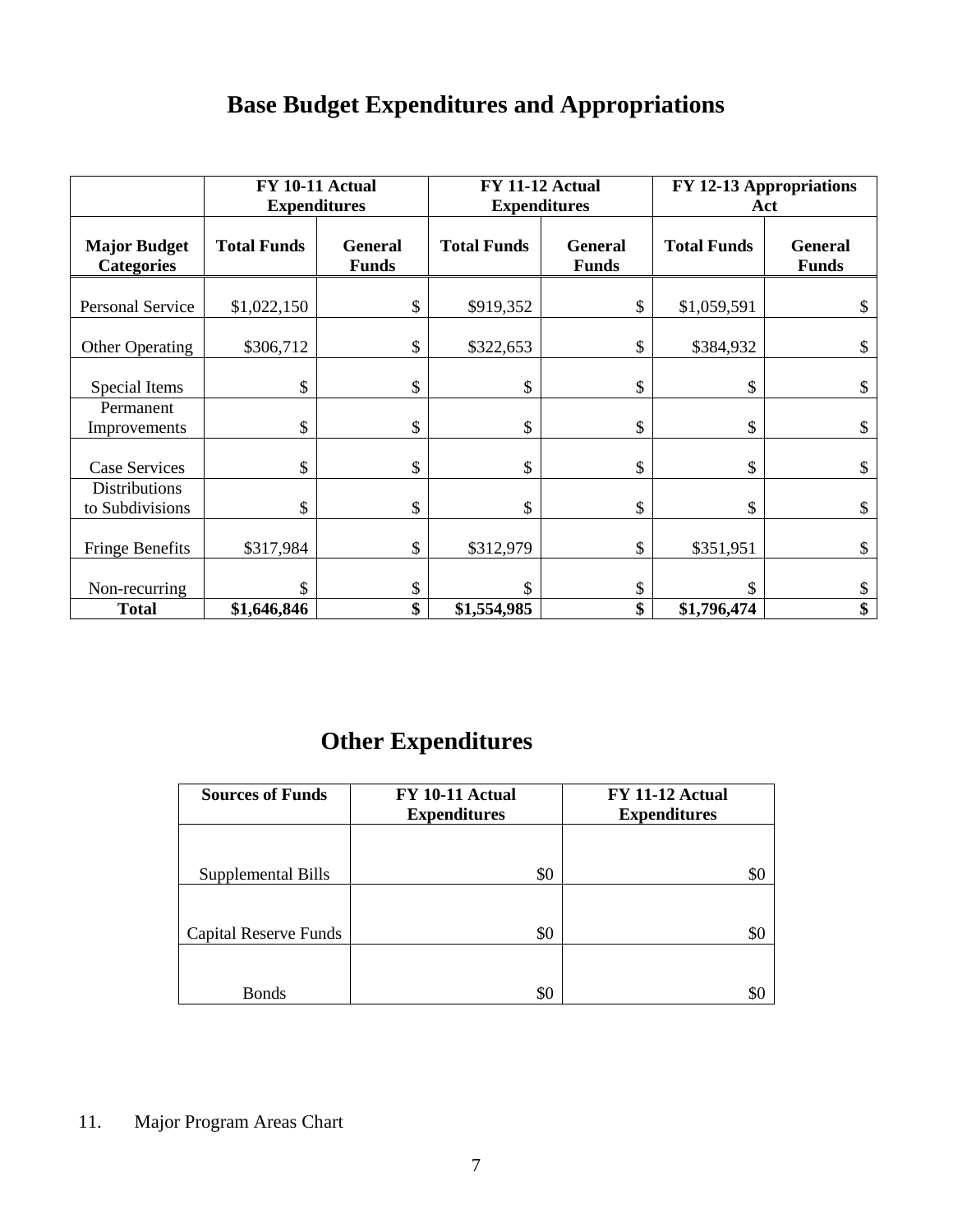# **Major Program Area**

| Program<br><b>Number and</b><br><b>Title</b> | <b>Major Program Area</b><br><b>Purpose</b><br>(Brief) | <b>FY 10-11</b><br><b>Budget Expenditures</b> | <b>FY 11-12</b><br><b>Budget Expenditures</b> | <b>Key Cross</b><br><b>References for</b><br><b>Financial</b><br><b>Results</b> |
|----------------------------------------------|--------------------------------------------------------|-----------------------------------------------|-----------------------------------------------|---------------------------------------------------------------------------------|
| 1. Second                                    | Investigate, evaluate,                                 | <b>State:</b>                                 | State:                                        | Figures $7.1-3$ ;                                                               |
| <b>Injury Fund</b>                           | and make the final                                     | <b>Federal:</b>                               | <b>Federal:</b>                               | $7.3-1$ ; $7.3-2$ ;                                                             |
| Administration                               | decision to accept,                                    | <b>Other:</b> 1,317,477                       | 1,243,988<br>Other:                           | $7.3-3; 7.5-1;$                                                                 |
|                                              | compromise or deny                                     | 1,317,477<br>Total:                           | 1,243,988<br>Total:                           | $7.5 - 2$                                                                       |
|                                              | claims for acceptance                                  | % of Total Budget: 80%                        | % of Total Budget: 80%                        |                                                                                 |
|                                              | and reimbursement                                      |                                               |                                               |                                                                                 |

**Below: List any programs not included above and show the remainder of expenditures by source of funds.**

Uninsured Employers' Fund Administration

| <b>Remainder of Expenditures:</b> | State:             |         | State:             |         |
|-----------------------------------|--------------------|---------|--------------------|---------|
|                                   | <b>Federal:</b>    |         | <b>Federal:</b>    |         |
|                                   | Other:             | 329,369 | Other:             | 310,997 |
|                                   | Total:             | 329,369 | <b>Total:</b>      | 310,997 |
|                                   | % of Total Budget: | 20%     | % of Total Budget: | 20%     |

# **Section III – Elements of Malcolm Baldrige Award Criteria**

### **Category 1 – Senior Leadership, Governance, and Social Responsibility**

1.1(a-c) The senior leadership team consists of the Agency Director, appointed by and serving at the pleasure of the Budget and Control Board, the Deputy Director, Administrative Manager, the Director of Claims, the Director of Recoveries, and the General Counsel. The team has the responsibility for setting, deploying and communicating the short and long-term direction of the agency. The agency's direction is predicated on our overall goals and objectives outlined below.

Goals

- **To protect employers from increased workers' compensation insurance cost**
- **To ensure payment of workers' compensation benefits to injured employees whose**   $\bullet$ **employers are in violation of the Workers' Compensation Law**

**Objectives**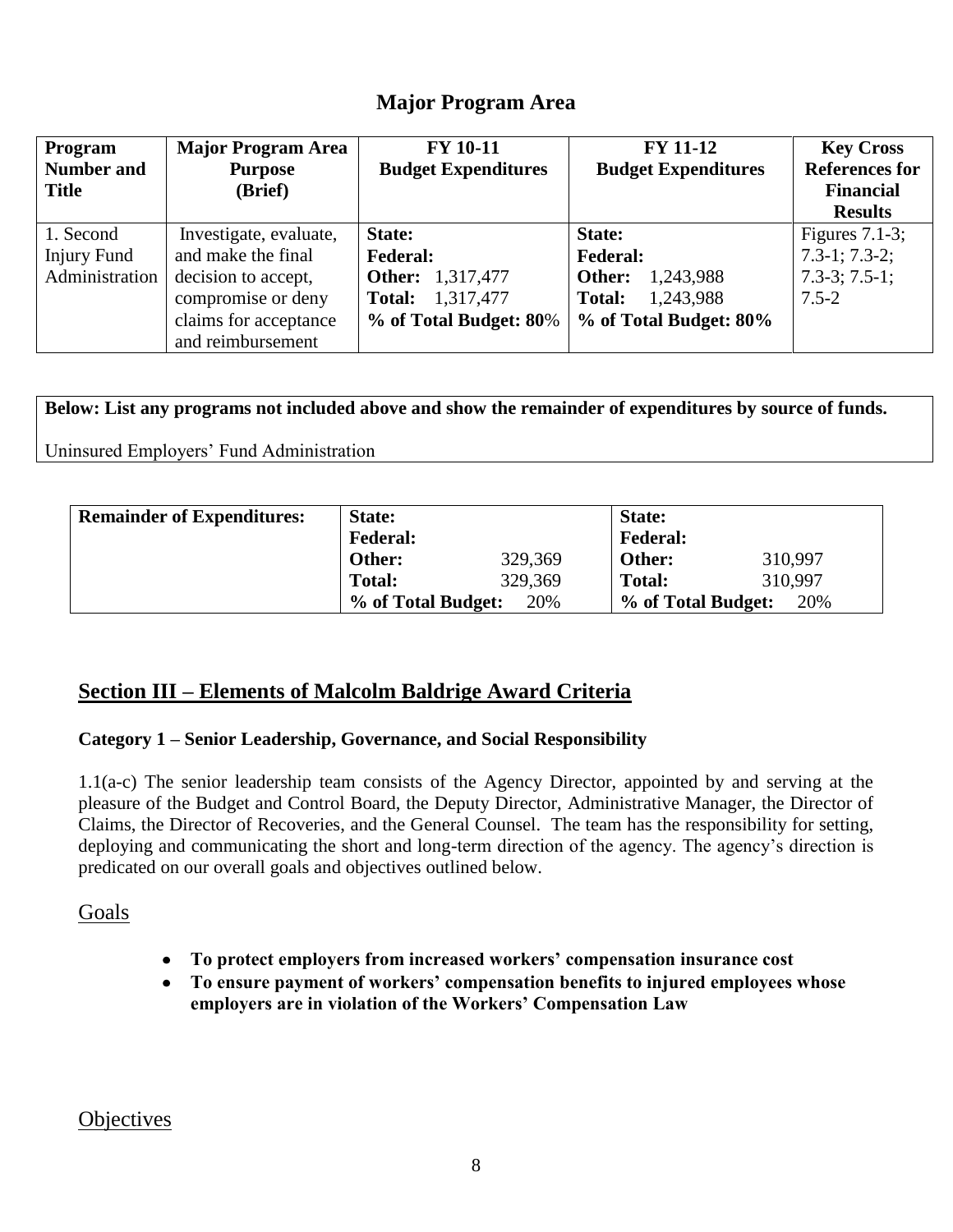- **Prompt determination of eligibility**
- **Efficient claims processing and payments**
- **Contain claims cost**
- **Sound fiscal management**

The performance expectations of the agency, as a whole, and of each individual are reviewed regularly to ensure that we continue to meet or exceed the goals and objectives outlined. These goals and objectives are directly related to the agency's organizational values listed below:

- **Administer claims in a fair and impartial manner**
- **A highly professional and well-trained staff**
- **Continuous improvement of services**

The values, goals and objectives are known by all employees. We do this by way of staff meetings, memos, e-mail, policy statements and one-on-one contact. We are a small agency and this encourages an ongoing flow of constructive dialogue with members of the agency without regard to their position.

1.1(d) All employees are empowered to make recommendations on changes to any process that would improve the effectiveness or efficiency of our service to our external or internal customers. We encourage innovative suggestions from all employees and examine and evaluate each with an open mind and the intention of adopting, when feasible, these suggestions. This openness promotes organizational and employee learning and is always supportive of our stated values. The nature of our business requires that all employees conduct themselves in an honest and ethical manner. This directly relates to our number one organizational value of administering claims in a fair and impartial manner. All employees have been made aware of our high standards pertaining to ethical behavior.

1.2 All employees have daily contact with our customers in some manner. The general attitude from the senior leaders to the front office receptionist is "the customer is always right" and it is everyone's job to assist them with any problem or question they may have. We have an "open door" policy for our customers. They can talk with or meet with any member of our staff. We are a service-oriented agency and understand the importance of focusing our efforts to improve customer service.

One example would be the Special Claims Fund. In coordination and written agreements with Workers' Compensation Commission (WCC), we became the claims administrators for bankrupt selfensured employers. The WCC calls for the security bond of the bankrupt employer and it was deposited in a special account with our agency at the State Treasurer's office. We then administered any outstanding workers' compensation claims until the funds were depleted. This ensured all funds are paid to injured workers and saved the usual 15-25% charged by private third party claims administrators.

1.3 We are always mindful of how our services affect the public. If we plan changes, our first consideration is the affect changes will have on the services we provide our customers. Our intentions are to continuously improve our processes and service.

1.4 Senior leaders maintain fiscal, legal, and regulatory accountability by the internal audit systems that require a senior manager to review and approve all claims that are recommended for acceptance by the claims analyst. All payments are audited by a claims examiner and then reviewed and approved by either the Fiscal Technician or the Deputy Director.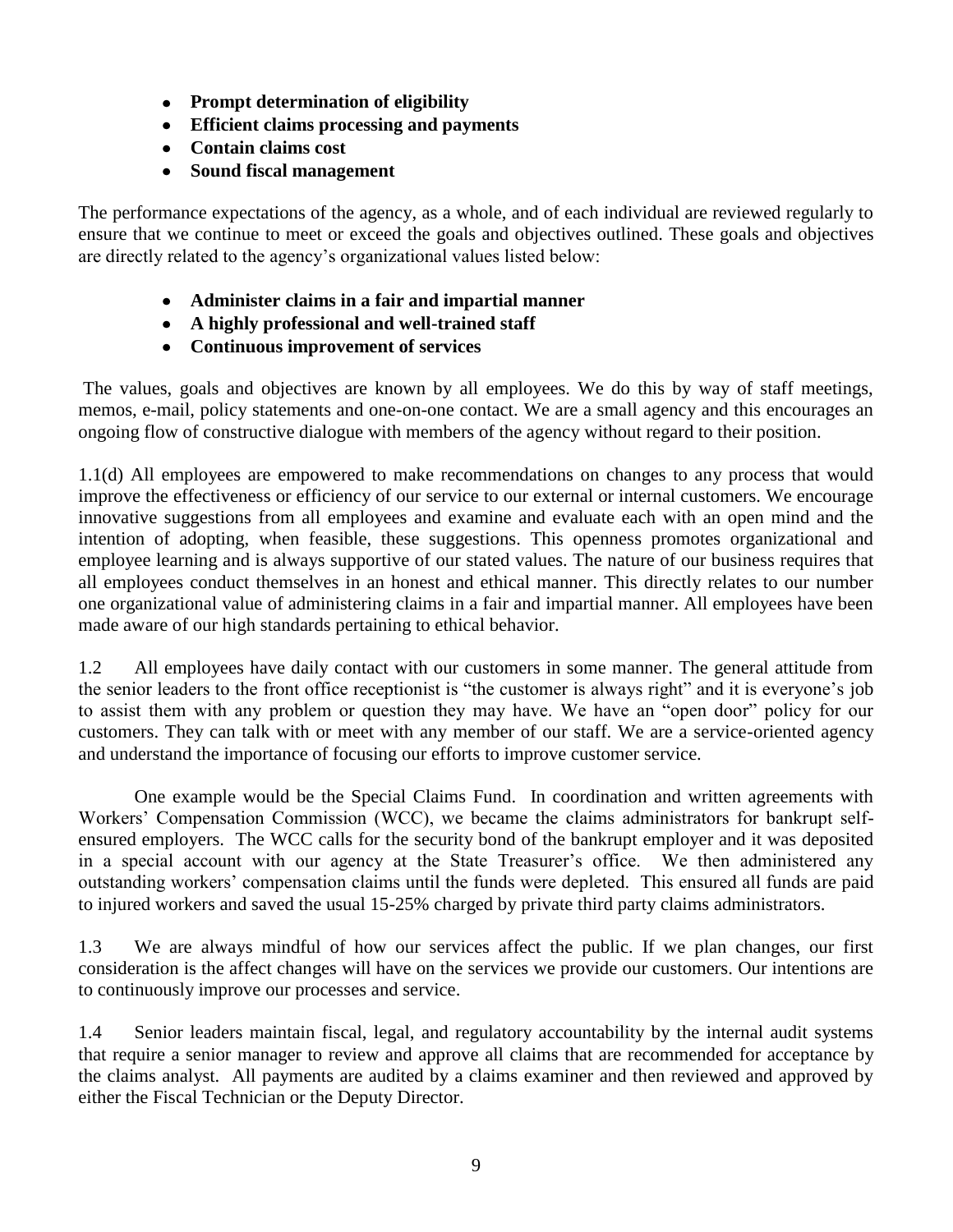- 1.5 Also all payments involving the Uninsured Employers' Fund are reviewed and audited by at least two people and in some cases three people. All administrative type payments are regularly reviewed and approved by the agency Director or the Deputy Director. These processes are effective in ensuring that the agency is accountable in all areas. This can be supported by the fact that the Fund has not received a material finding on its annual independent financial audit in the past 20 years.
- 1.6 Senior leaders review the following key performance measures:
	- (a) Prompt determination of eligibility
		- number of employers benefiting
		- percentage of claims accepted within 4 yrs of the date of accident
	- (b) The expeditious processing of claim payments
		- average number of days to pay claims
	- (c) Maintaining reasonable claims cost
		- administrative cost per claim
		- reduction in the annual assessment
	- (d) Determine if the Fund is responsible for coverage on Uninsured Employers' Fund claims - number of claims where other coverage found
	- (e) Recoupment from the employer of monies paid by the Uninsured Employers' Fund

1.7 The senior leaders of the agency are involved in the workflow process on a daily basis. This allows them to regularly review performance and make comparisons with our past findings and our set goals. Based on the outcome of these data reviews and the feedback received from our employees we can take the course of action needed for the leaders and management of the agency to be effective in meeting or exceeding our goals and objectives. The Fund's senior leaders review and remain current on pending legislation that would affect the agency and the services we provide. They also stay aware of any current events and any changes to the South Carolina Workers' Compensation System. They use this information when evaluating any changes to our processes/systems.

1.8 Senior leaders use several methods to prepare staff members to fill positions of greater responsibility. Informal mentoring programs to prepare middle managers/supervisors are used by all senior leaders. Cross training at all levels in the agency is mandated in all divisions. Employees in management or supervisory positions are involved in the planning and decision making process concerning their divisions and/or agency wide issues.

1.9 Senior leaders use several methods to communicate improvement priorities. They use staff meetings with the members involved, memos, e-mail or one-on-one contact. Improvement of services remains our number one priority. They review and monitor our claim processes on a daily basis to ensure that we are accomplishing our agency's goals and objectives.

1.10 Senior leaders create an environment for organizational and workforce learning by emphasizing during the performance review procedure the importance of individual and organizational professional development. They encourage the learning process of the workforce to improve services to our customers.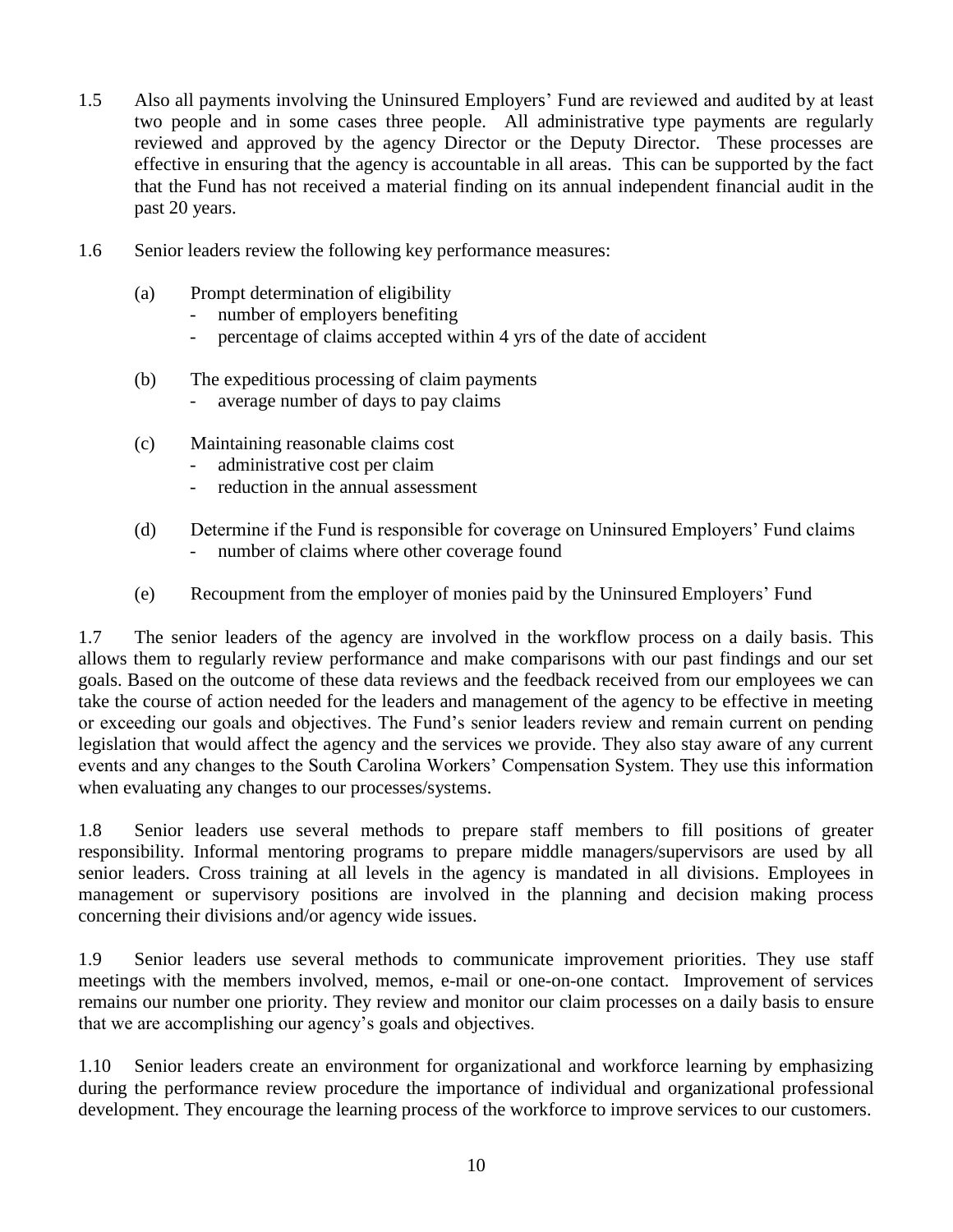1.11 Senior leaders empower and motivate employees by positive reinforcement and getting them involved in the planning and development of new or changed procedures and processes. Senior leaders are involved in the everyday workflow and are always recognizing high performances. We award performance pay increases for outstanding job performance. When necessary we grant additional duties pay increases

1.12 Agency leaders and employees support the community through the participation in annual campaigns for the United Way and the Community Health Charities of South Carolina and the annual Spring Wellness Walk sponsored by Prevention Partners. We have several employees that donate blood to the American Red Cross on a regular basis.

Employee involvement in community activities is encouraged but not mandated. We allow employees to promote, advertise, and collect donations for several different charitable organizations. Listed below are organizations and programs supported by employees of the Fund:

- Various Civic clubs and groups
- Meals on Wheels
- Breast Cancer Walk
- The State Museum
- St. Jude's Hospital
- Toys for Tots
- Women's Abuse Shelters
- Church groups
- Harvest Food Bank
- PETS, Inc.
- Diabetes Foundation
- Schools and school activities
- American Cancer Society
- Contributions to
	- Goodwill
	- Vietnam Veterans
	- American Veterans
- American Heart Association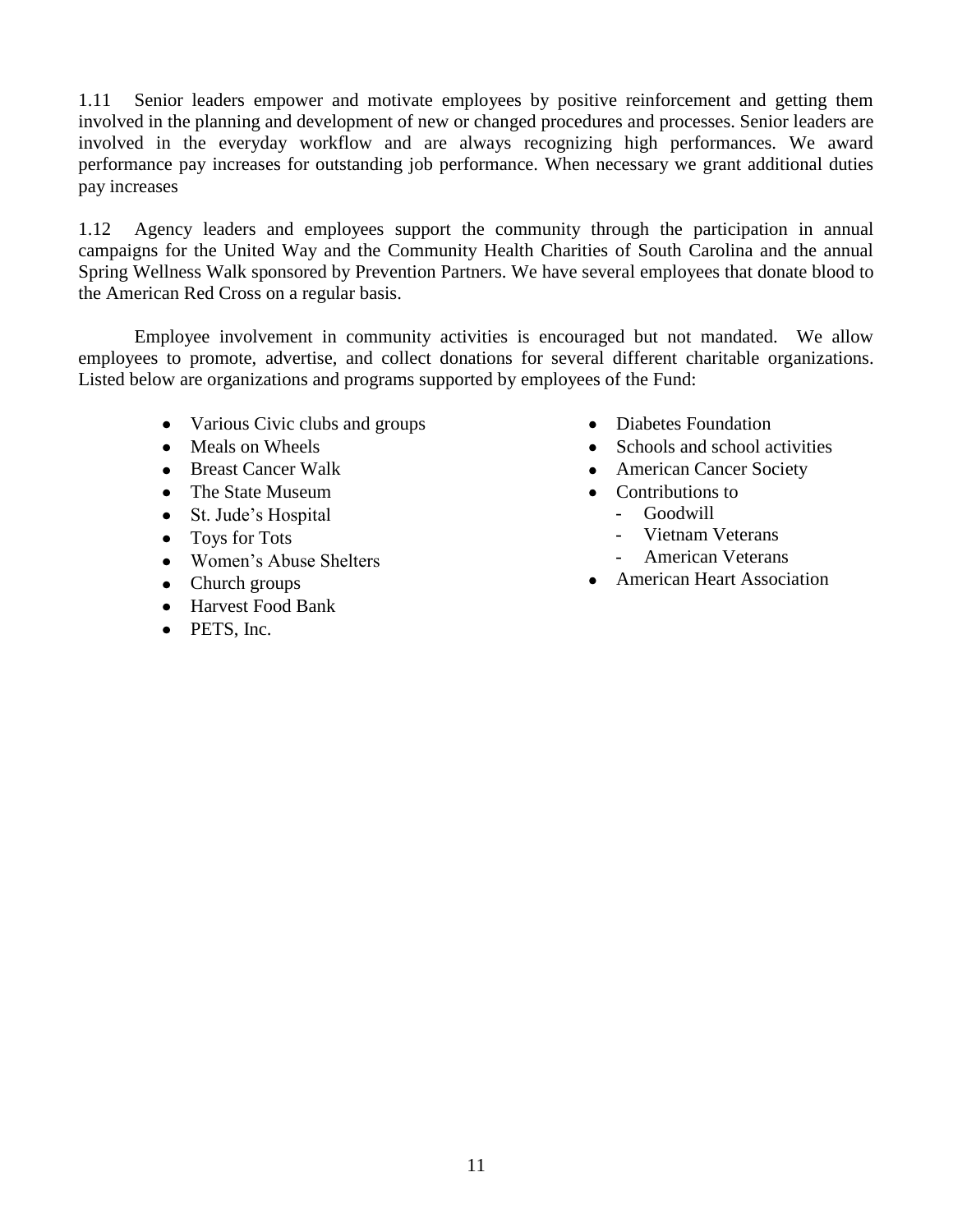## **Category 2 – Strategic Planning**

2.1(a-f) We are a small agency with a very distinct mission that is well defined in the SC Code of Laws. We currently do not have a formal written strategic plan. However, we have many of the components, such as goals, objectives, and values, necessary for a formal strategic plan in place and familiar to the majority of our customers and employees With the enactment of the Workers' Compensation Reform Act our number one strategic goal will be the planning and execution of the phase out and termination of the Fund as directed by this legislation.

2.2 The challenges outlined in our Executive Summary - Increase in Uninsured Employers' Fund recoveries, decrease use of contract attorneys and communication with carriers are addressed in at least 1 of 3 of our objectives. They are: contain claims cost; improve customer services and sound fiscal management. When we are successful in meeting these challenges, we will improve the performance measurements of these objectives.

2.3 We currently do not have a formal plan addressing the development and tracking of action plans. Informally we track the outcomes/outputs of our processes and when needed allocate resources to ensure we continue to meet or exceed our objectives.

2.4 The agency's goals, objectives, and performance measures are communicated to all members of the agency. This is done with e-mails, meetings, written memorandums, and the EPMS process. The accountability report is e-mailed to each employee with the intent of making employees knowledgeable of the agency's goals and objectives and to solicit feedback. Job duties are reviewed during the EPMS planning stage to ensure the success criteria performance measurers meet or exceed the goals and objectives of the agency.

2.5 We currently do not have a formal plan that addresses the measurement of progress on our action plans. Our senior leaders monitor the progress of meeting or exceeding our objectives on a daily basis. This is accomplished by our review procedures of the claims process in all divisions.

2.6 The agency uses the Agency Activity Inventory to evaluate our progress, resources and the environment to ensure we remain aligned with our strategic goals and objectives. This is a continuous process with adjustments being made when the need arises.

2.7 The agency's website is [www.scsif.sc.gov.](http://www.scsif.sc.gov/) Although we do not have a strategic plan available other documents such as our Annual Accountability Report and our Annual Report are posted.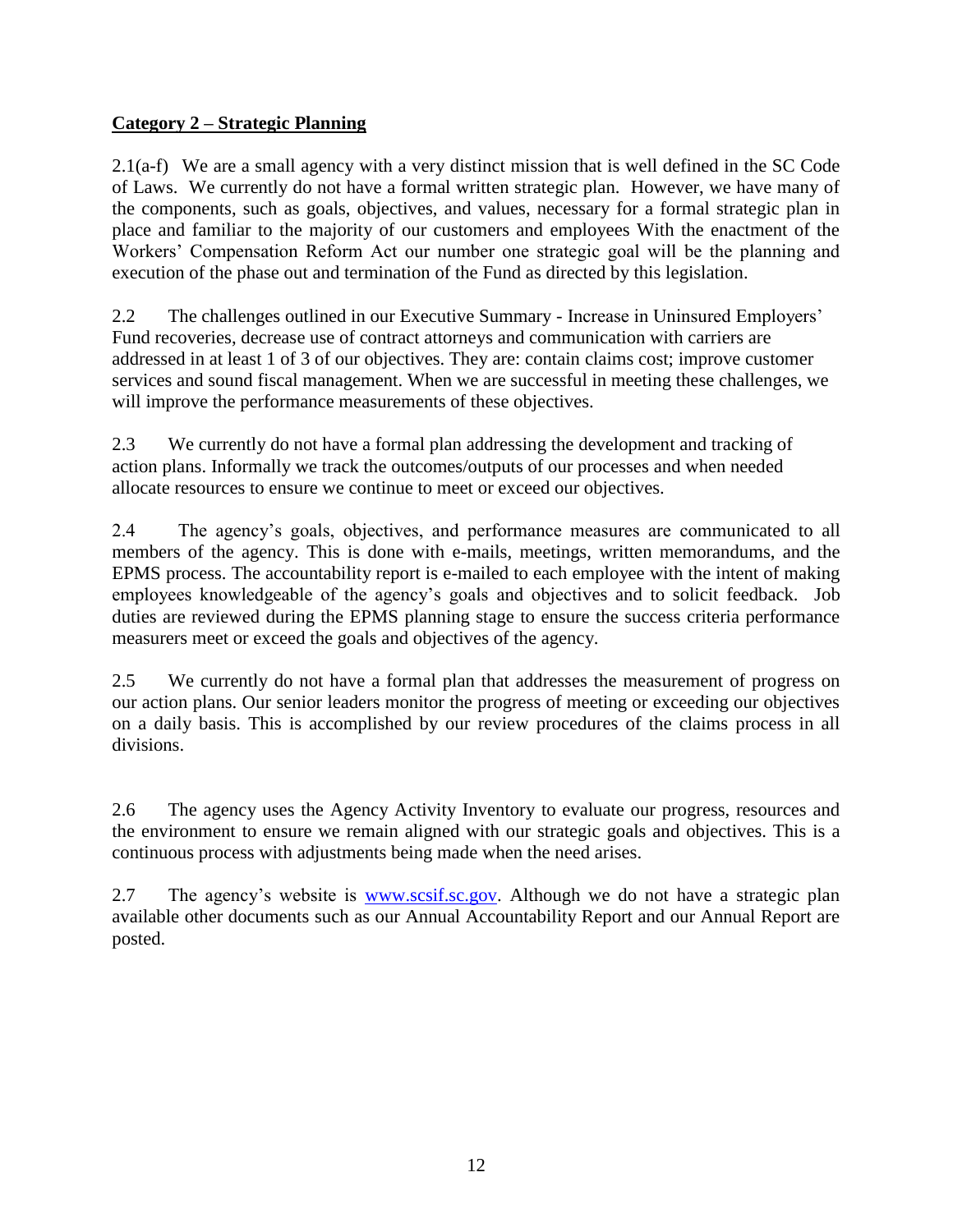#### **STRATEGIC PLANNING**

| <b>Program</b><br><b>Number</b><br><b>And Title</b> | <b>Supported Agency</b><br><b>Strategic Planning</b><br>Goal/Objective | <b>Related FY 10-08</b><br><b>Key Agency</b><br><b>Action Plan/Initiative(s)</b>                                                                     | <b>Key Cross</b><br>References for<br><b>Performance Measures</b> |
|-----------------------------------------------------|------------------------------------------------------------------------|------------------------------------------------------------------------------------------------------------------------------------------------------|-------------------------------------------------------------------|
| 1. Claims<br>Administration                         | Prompt Determination of<br>Eligibility                                 | <b>Claims Management System</b><br><b>Customer Survey Results</b>                                                                                    | Figures 7.1-1; 7.1-2; 7.2-1; 7.2-2                                |
|                                                     | Efficient Claims processing and<br>payments                            | <b>Claims Management System</b><br>SC Enterprise Information System<br>Medical and Indemnity Audit System                                            | Figures 7.1-1; 7.1-2; 7.1-3                                       |
|                                                     | <b>Contain Claim Costs</b>                                             | <b>Claims Management System</b><br>SC Enterprise Information System<br>Medical and Indemnity Audit System<br><b>Assessment Process</b><br>Recoveries | Figures 7.3-1; 7.3-2; 7.3-3; 7.5-1;<br>$7.5 - 2$                  |
|                                                     | <b>Improve Customer Service</b>                                        | <b>Customer Survey Results</b><br><b>Customer Feedback</b><br><b>Employee Satisfaction Survey</b>                                                    | Figures 7.2-1; 7.2-2; 7.4-1; 7.4-2                                |
|                                                     | Sound Fiscal Management                                                | Annual Independent Outside Financial<br>Audit                                                                                                        | No Major Findings Past 23 Years                                   |

#### **Category 3 – Customer Focus**

3.1 Our key customers and their requirements are outlined in the statute governing our agency. We can and have made administrative changes to fine-tune our processes to better serve these customers but the key requirements must be changed through the legislative process. We determine these needs several ways:

- Written customer surveys
- Focus groups
- Formal and informal customer training
- Telephone and written correspondence
- Attendance at industry specific conferences and seminars

3.2 Through informal meetings, senior leaders share information concerning customer needs. This information or concerns are evaluated and when necessary we can direct changes to our processes based on the needs of our customers. When we evaluate these needs we take into account the effect it has on all customers and not just a few. An example of this would be the legislative change to our assessment process. We had to ensure this change would be equitable to the self-ensured employers and not just to the insurance companies. The result was an amendment to the code that satisfied the needs of the insurance companies and was fair to the self-ensured employers.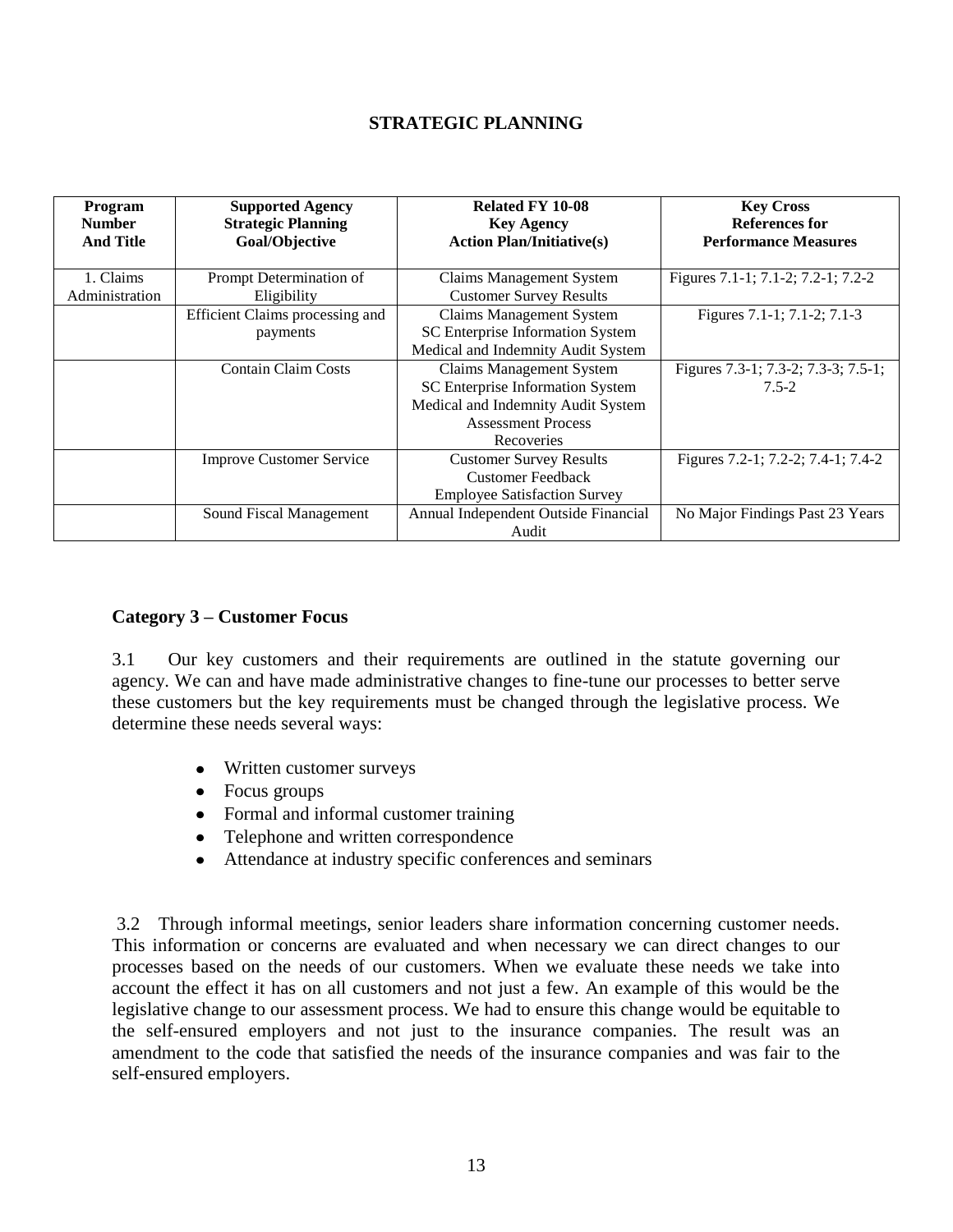3.3 Customers have several access mechanisms available. Our website is updated monthly with the latest statistics important to our customers. They can post inquiries to the website plus all employees have email and make their email addresses readily available. Interested parties are able to contact, via the US mail, telephone or email, any member of the agency with comments, questions or complaints.

3.4 –5 We have several methods to measure customer satisfaction and dissatisfaction. These include customer surveys, informal focus groups and telephone and written correspondence. Our primary measurement would be our annual customer survey. This is the fourth year that we have sent the survey to customers. The survey is designed to capture information on our customers concerns and expectations and allows for recommendations to improve services.

The ten questions of the survey address the five dimensions of customer concerns.

- **Reliability:** The ability to perform the promised service dependably and accurately.
- **Responsiveness:** The willingness to help customers and provide prompt service.
- **Empathy:** Caring, individualized attention.
- **Assurance:** Employees are knowledgeable & courteous and are able to convey trust and confidence.
- **Tangible:** Physical appearance of facilities, equipment, people.

The results of the survey are outlined in Category 7.

We will use the responses to the open-ended questions and comments to better understand customer's expectations and preferences and for improving our services.

The information we receive from our customers is very important to us. We are continuously evaluating and analyzing this information to determine if we need to make changes to the services we provide. However, we must make sure these changes will benefit all customers and that the changes are cost effective and make the best use of our limited resources.

3.6 The way we build a positive relationship with our customers and stakeholders is to adhere to our organizational values.

- **Administer claims in a fair and impartial manner**
- **A highly professional and well-trained staff**
- **Continuous improvement of services**

We feel that if our employees adhere to these values and make this the prevailing attitude throughout our agency that customer relationships will remain positive and will continue to grow in future years.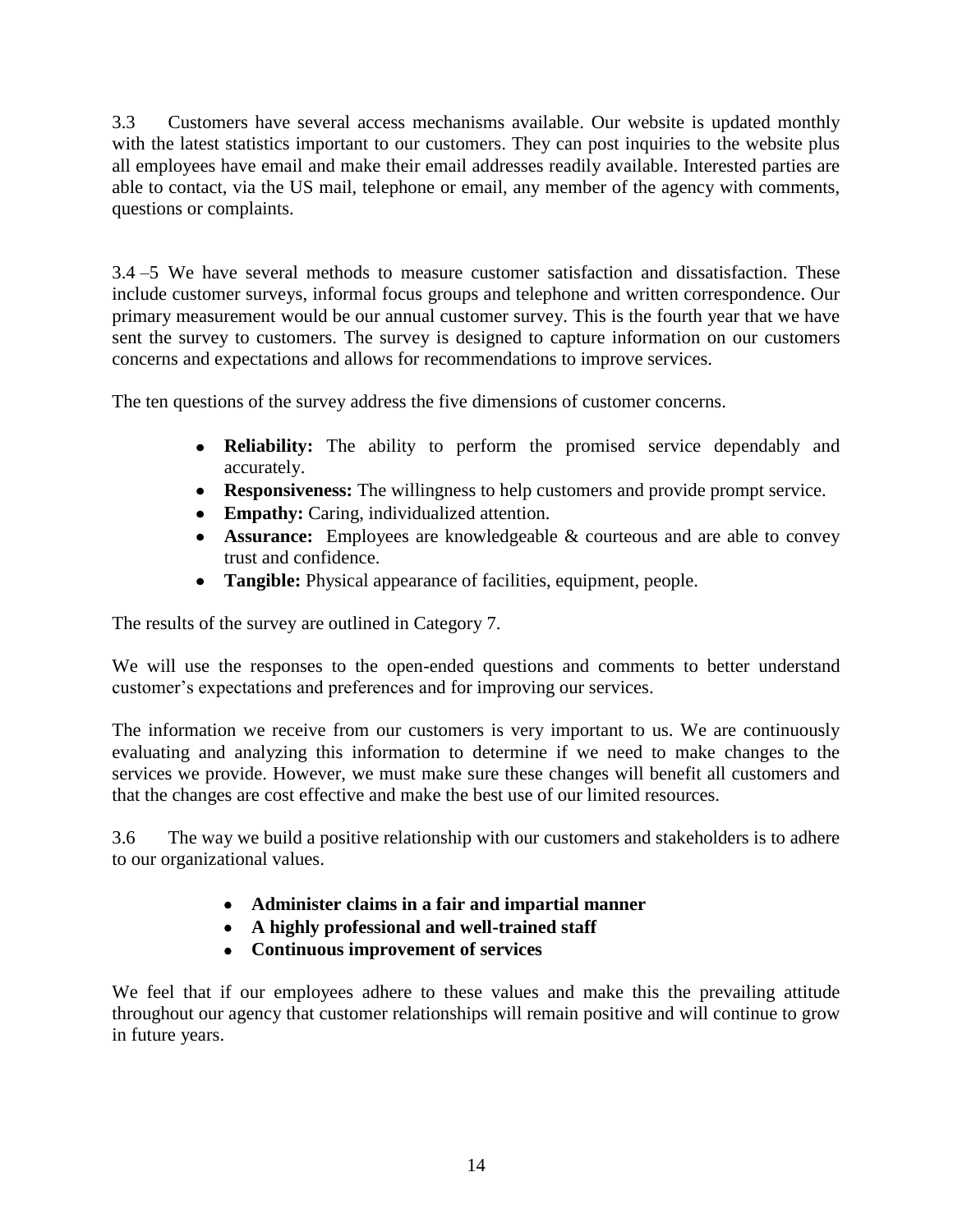### **Category 4 – Measurement, Analysis, and Knowledge Management**

4.1 The operations, processes and systems that we measure for financial and operational performance are directly linked to our strategic goals and objectives. We also have the ability to measure and track several forms of data input/output. We use these measurements to reallocate our resources in the event of any deviations in the normal workflow that adversely affects the level of services to our customers.

4.2 The data/information that we select, collect, align and integrate for analysis is made available to all individuals in the decision-making process. We use this data to support the decisions on whether to adopt or not adopt suggestions/ recommendations from our customers and employees. All decisions made that affect service to our customers and stakeholders must be supported by data.

- 4.3 Our key measures are:
	- (f) Prompt determination of eligibility
		- Number of employers benefiting
		- Percentage of claims accepted within 4 yrs of the date of accident
	- (g) The expeditious processing of claim payments
		- Average number of days to pay claims
	- (h) Maintaining reasonable claims cost
		- Administrative cost per claim
		- Reduction in the annual assessment
	- (i) Determine if the Fund is responsible for coverage on Uninsured Employers' Fund claims
		- Number of claims where other coverage found
	- (j) Recoupment from the employer of monies paid by the Uninsured Employers' Fund

4.4 The determination as to the type of comparative data is based on customer expectations, the desired outcome and the availability of data**.** The collection and analysis of information is of great importance to our agency. We use information to measure our performance and to determine where process improvements are needed. We use this collection of data to compare our performance to "like agencies" and private industry. It also gives us a "picture" of our agency by comparing past performance with present performance ensuring that we continue to provide world-class service.

4.5 The key data we use to measure performance outcomes and outputs and to use in the decision-making process is contained in one or more of our three automated systems. These systems are our Claims Management System, Basic Accounting Reporting System and the Medical and Indemnity Audit Reduction System. The input of data into these systems is checked by a minimum of two people. The systems also have programmed self-audits that will not allow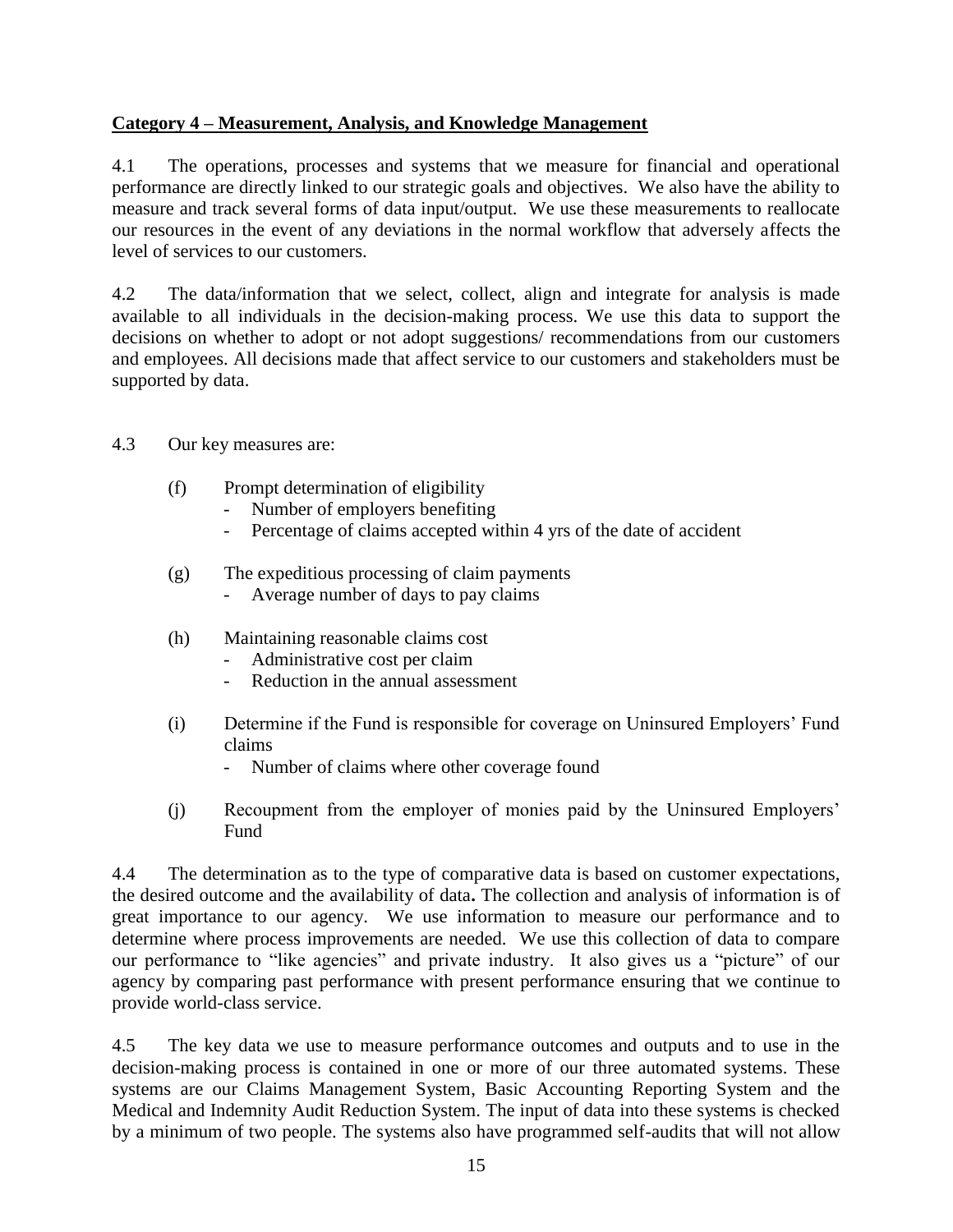invalid entries. The data contained in these systems is real time and all reports can be tailored to measure specific areas needed to make sound business decisions.

4.6 Performance reviews of data gathered from the Claims Management System and the Basic Accounting Reporting System are used to identify strengths and opportunities for improvement. With this data we can prioritize our efforts for continuous improvement.

4.7 We establish and maintain "how to" job descriptions for all positions in the agency. Each supervisor is responsible to ensure that these descriptions remain current. This allows for the smooth transition when an employee leaves a position and a new employee assumes those duties. We continuously seek improvement and when best practices are identified we readily implement and share with all "like" positions.

## **Category 5 – Workforce Focus**

5.1 The Fund's internal structure consists of four divisions. They are the Claims, Legal, Recoveries and Administrative divisions. Each division manager organizes and manages the workflow in a manner best suited for their division. This allows their employees the flexibility to develop and utilize their full potential. All staff members are empowered to take the initiative to recommend changes to any process or system that will improve performance.

5.2 All employees are located in our central office. The structure encourages communication, knowledge, skill and best practice on all levels. Interaction by employees is encouraged between divisions to speed the flow of information across normal organizational boundaries. An example would be development of strategies by the Claims Division and Legal Division to handle denied claims.

5.3 We use the NEOGOV system to post any vacancies that we are attempting to fill. Supervisors determine the required knowledge, skills and abilities needed for each position. This information is posted on the position descriptions and the NEOGOV system with special attention to the agency specific questions. We use a two tier hiring system. The best candidates are interviewed by the immediate supervisor with the best potential candidate interviewed by the next level supervisor. Before a hiring decision is made all required background and reference checks are completed. All new hires receive extensive on-the-job training by their supervisor and peers on all aspects of their position.

5.4 The agency assesses capability by ensuring all employees possess all the skills and competences required for their position. For example, all our adjusters must be licensed as Property & Casualty Adjusters with the SC Department of Insurance.

We assess our capacity needs on a continuing basis. When the need arises we have the ability to assign additional resources to alleviate any capacity issues.

5.5 The EPMS is administered in a fair and timely manner. We have established a universal review date. Staff members are always made aware of their job performance throughout the year. When necessary, they receive guidance and training needed to improve performance. During the planning stage supervisors and employees meet to agree upon job requirements and the expectations of job performance for the coming year.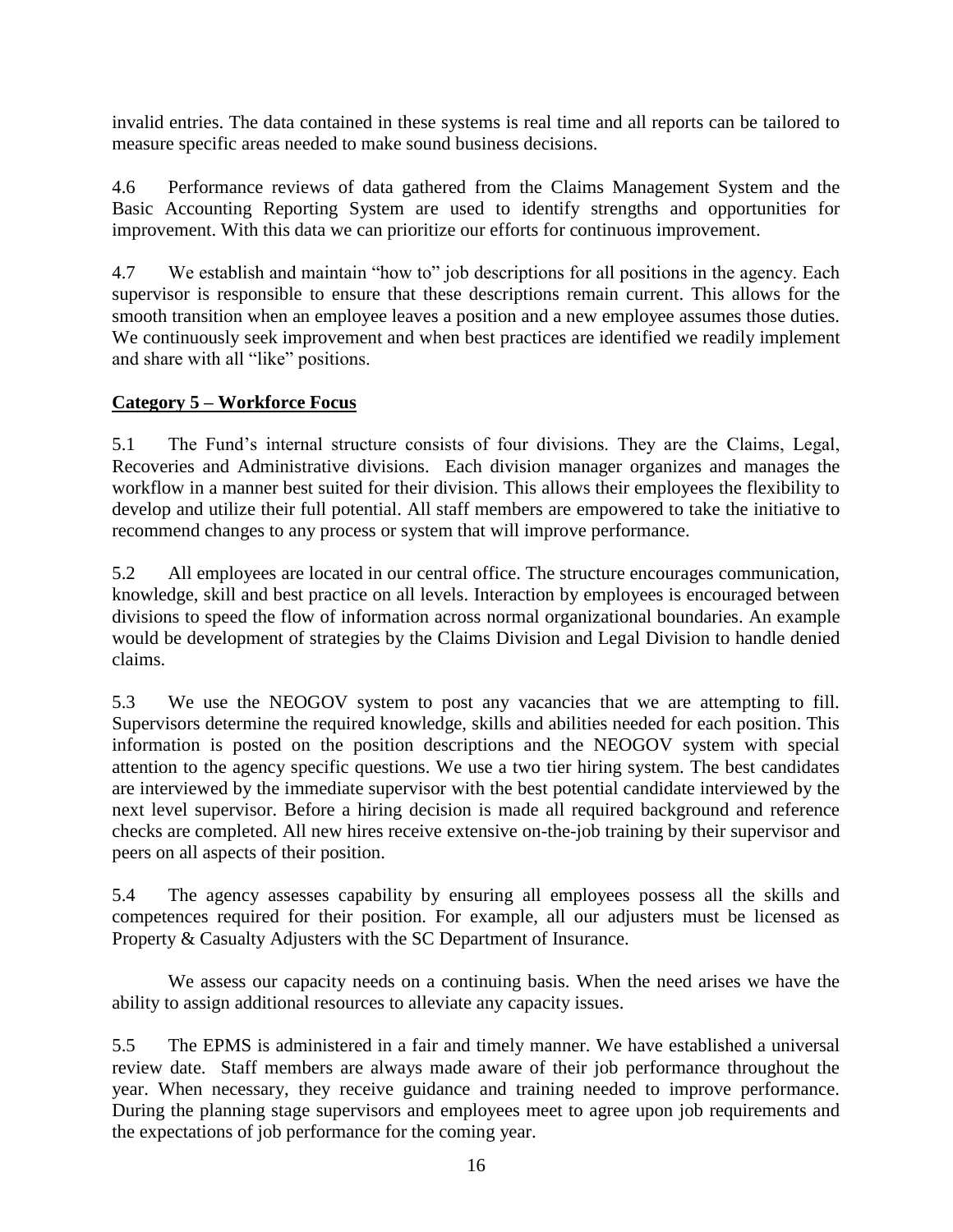5.6(a-d) All senior leaders exceed the requisite attributes of their position. They meet regularly to discuss strategies and form action plans to best accomplish our mission. They are well versed in organizational knowledge and ethical practices. These practices are communicated to all employees through the agency.

5.7 Development and training for our employees are done on an "as needed" basis. Formal training for job skills is provided initially and when refresher training is needed. Informal training pertaining to job performance is done by an employee's peer with input and guidance from their supervisor.

The majority of our senior leaders are graduates of the South Carolina Executive Institute.

All employees attend seminars, conferences and workshops that pertain to their area of expertise.

5.8 We encourage the use of any new knowledge or skills obtained by our employees. We have the ability to pass these new skills or knowledge to other employees through cross training. This encourages employees to apply new skills and knowledge on-the-job and ultimately improve performance and customer satisfaction.

5.9 Employee's individual training needs are derived from and directly support the action plans used to realize the agency's strategic goals.

5.10 The Fund uses an informal out-briefing with departing employees and we use comments from current employees through the annual Employee Satisfaction Survey. We have an "open door" policy that allows all employees the opportunity to comment on ways to improve any process. We are a small agency, which affords us the ability to move quickly when the need for improvement in our effectiveness in any area is identified.

5.11 We know that our staff members are one of our most important assets. Their well being, satisfaction and development are a high priority. We encourage and motivate employees to their full potential by strongly supporting the pay plans outlined in the State Human Resources Regulation. We have developed internal policies for performance increases, retention increases and additional duties/responsibilities. We have established a universal review date (August  $1<sup>st</sup>$ ) for the Employee Performance Management System (EPMS). All employees are counseled and coached throughout the year to ensure they are fully aware of their job performance and what they need to do to exceed or substantially exceed job requirements. We have established a flexible work schedule policy allowing all staff members the choice of flextime or a compressed work week. We have also initiated a casual dress code for all employees.

The agency's policies and rules are broad and flexible in order to cover all justifiable situations. This encourages an ongoing flow of constructive dialogue with staff members at all levels of the agency. Staff members feel free to discuss work-related problems, opportunities and issues. There is a prevailing sense that "we're all in this together." Staff members feel that their work makes a positive difference in some way and that they are genuinely valued by the agency.

5.12 The Fund monitors employee well being and satisfaction by a variety of measures. Our most effective and primary measure is the Employee Satisfaction Survey. The survey is designed to measure employees' level of satisfaction in several areas. The results are outlined in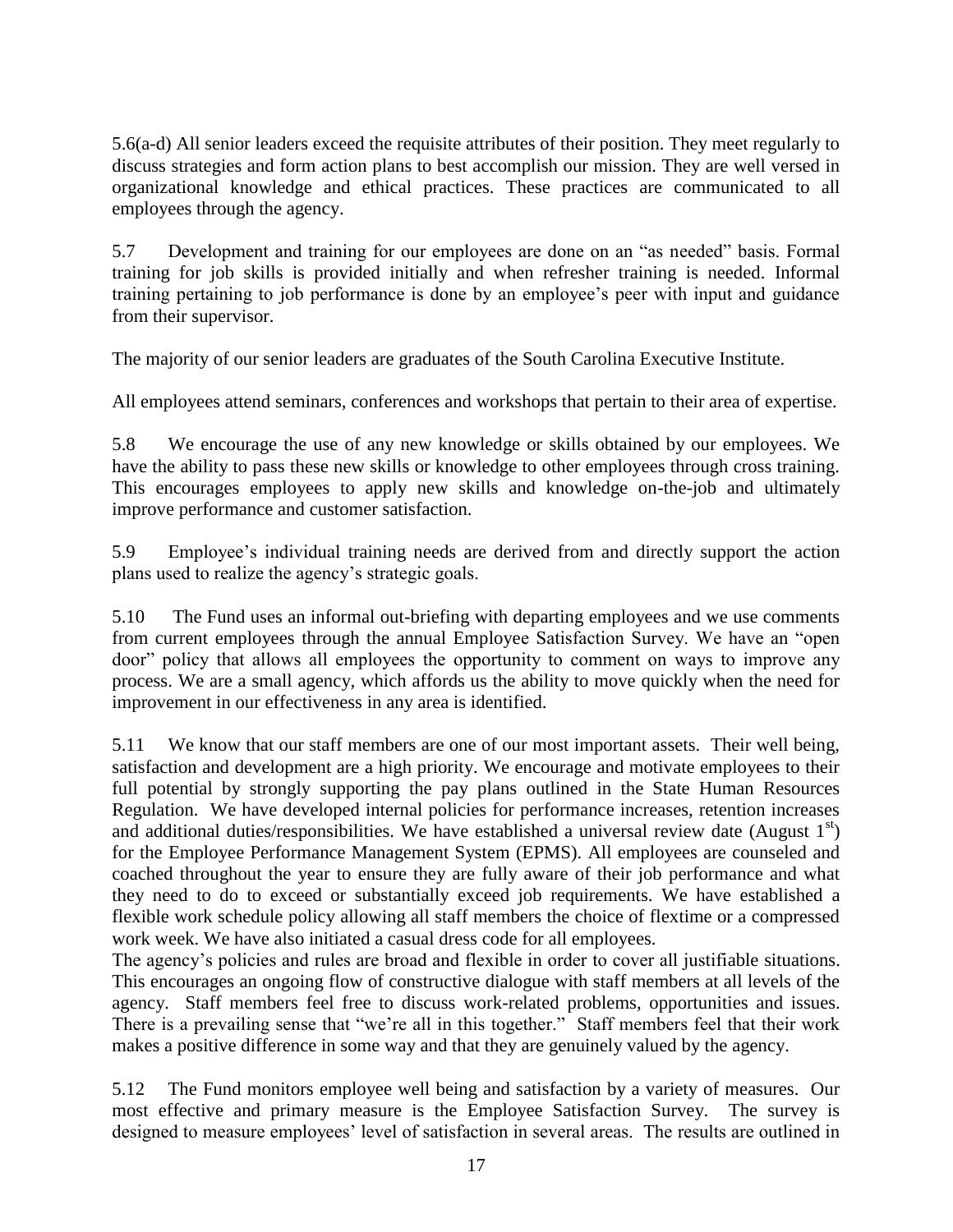Category 7. All senior leaders, managers, and supervisors have "open-door" policies and are available to all employees. We have a monthly staff social gathering. This type venue allows for a non-scripted free flow of information and comments both of work and non-work subject matters. Supervisors conduct informal exit briefing with departing employees to determine trends in employee satisfaction.

5.13 We manage effective career progression and succession planning by the use of cross training and mentoring. All managers have trained and mentored employees to succeed them or to be able to assume their duties in the event of an emergency. This process of cross training applies to all positions to ensure the level of customer service remains high.

5.14 The senior leaders and supervisors promote workplace safety and a healthy work environment. The workplace is kept in a high state of maintenance and cleanliness. We occupy leased office space and maintain a good working relationship with the property manager to ensure a quick response when problems arise.

## **Category 6 – Process Management**

6.1 Our agency has a very distinct mission. This mission is the processing of Second Injury Fund and Uninsured Employers' Fund claims. The core competencies are fair and impartial claims administration, highly professional and well-trained staff and the continuous improvement of services. These competencies are directly related to our mission and the agency environment insuring that we maintain our high customer satisfaction ratings.

6.2 Managers and supervisors regularly review and monitor work processes associated with claims administration. Claims administration includes the investigation, acceptance or denial, and audit and payment of claims. We have designed internal audits and edits into our Claims Management System to ensure final decisions are based on valid data. These practices are interwoven in our core competencies and ensure added value to both our internal and external customers.

6.3 The review of our customer surveys, employee satisfaction surveys, customer and employee focus group and recommendations from our key supplier are factors that cause changes to existing processes or creation of a new process. We continuously monitor all processes/systems to ensure that organizational knowledge, technology, customer and mission related requirements, cost controls, and other efficiency and effectiveness factors are considered if and when changes are needed in process design or delivery. All employees involved in these processes are empowered to make or recommend changes to improve the process based on input from both our internal and external customers.

6.4 The quality and timeliness of our delivery processes are constantly monitored to ensure that we meet or exceed our goals. We have requirements in the EPMS that outlines time limits on job duties to ensure we will meet our objectives. An example of some of these duties are:

- Daily distribution of incoming mail
- Create and distribute new claim files within 5 days of receipt of information
- Monthly claims diary must be complete by month end
- Process of Reimbursement Request Forms within 20 days of receipt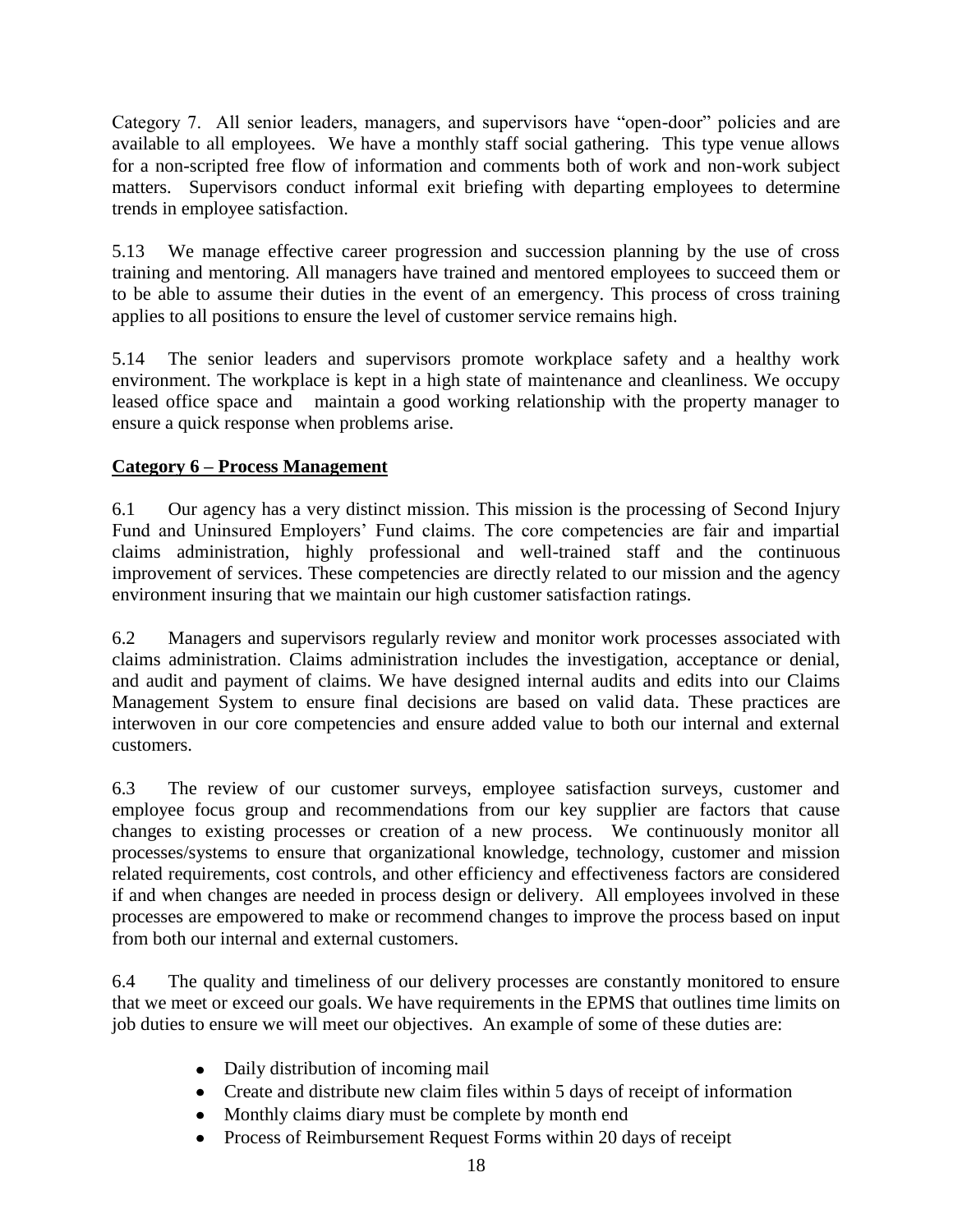These examples are a few of the duties outlined in the EPMS and show that we have linked the EPMS to our stated goals and objectives and improved customer service.

6.5 Senior leaders receive weekly, bi-weekly and month-end reports generated from our Claims Management System, Basic Accounting Reporting System and the Medical and Indemnity Audit Reduction System. They review these reports, along with other information available, to evaluate and, if opportunities are identified, improve our key product and service related processes.

6.6 Our agency has one key support process and that is information technology support. We are a small agency and could not justify the positions needed to manage our IT mission. We have outsourced this support to the Budget and Control Board Division of Chief Information Office (CIO). They maintain our mainframe system and our LAN and WAN. The coordination and cooperation we have with their office is excellent. Based on their recommendations we remain on the "cutting edge" of information technology.

6.7 The agency's budgetary process breaks down strategic goals into measurable short-term objectives. Each of these objectives are analyzed and prioritized to determine the short-term funding requirements. These are compiled to form the agency's annual budget request.

### **Category 7 – Results**

7.1 The Second Injury Fund measures several key trends and performance levels that are related to the accomplishment of our mission. We actively investigate all Second Injury Fund claims to reach a final determination to accept or deny each claim. The results shown in Figure 7.1-1 reflect the number of employers benefiting from this process by the acceptance of their claims.

Figure 7.1-1



#### **Accepted Claims**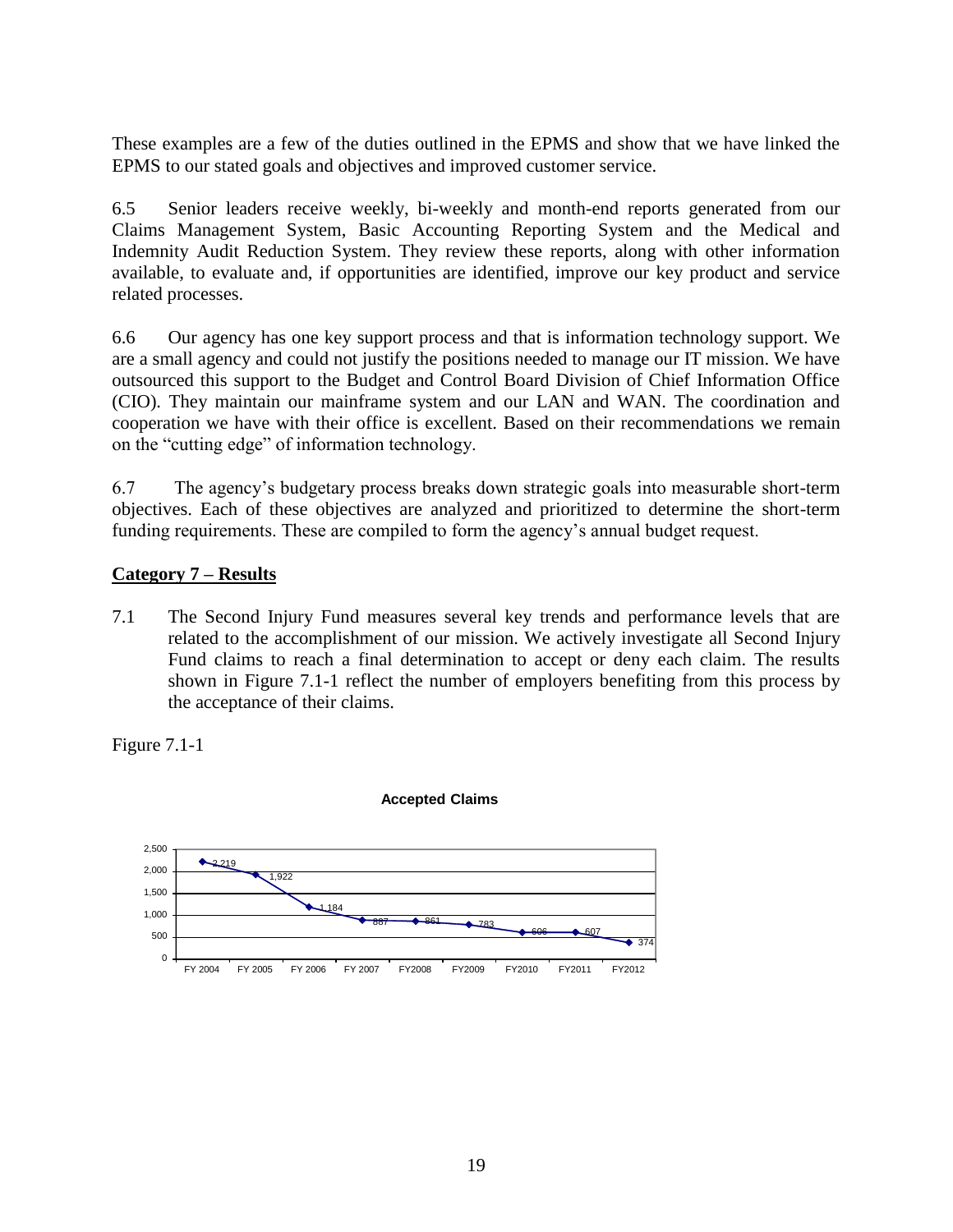Another outcome of our vigorous investigation process is the number of claims we accept for payment within five years of the date of accident. The importance of this measurement is the direct effect it has on the employers' workers' compensation premiums. The National Council on Compensation Insurance (NCCI) determines the experience rating in the overall insurance pricing system. Using both paid and incurred loss data; NCCI goes back a total of five years. When claims are accepted, carriers must lower their reserves to the threshold limits of the Fund ensuring that that accident should not have an adverse effect on the experience rating. Figure 7.1-2 shows 43% of the accepted claims in FY 2012 were accepted within five years. This downward trend was caused by carriers reopening claims that are many years old and providing documentation for acceptance.

#### Figure 7.1-2

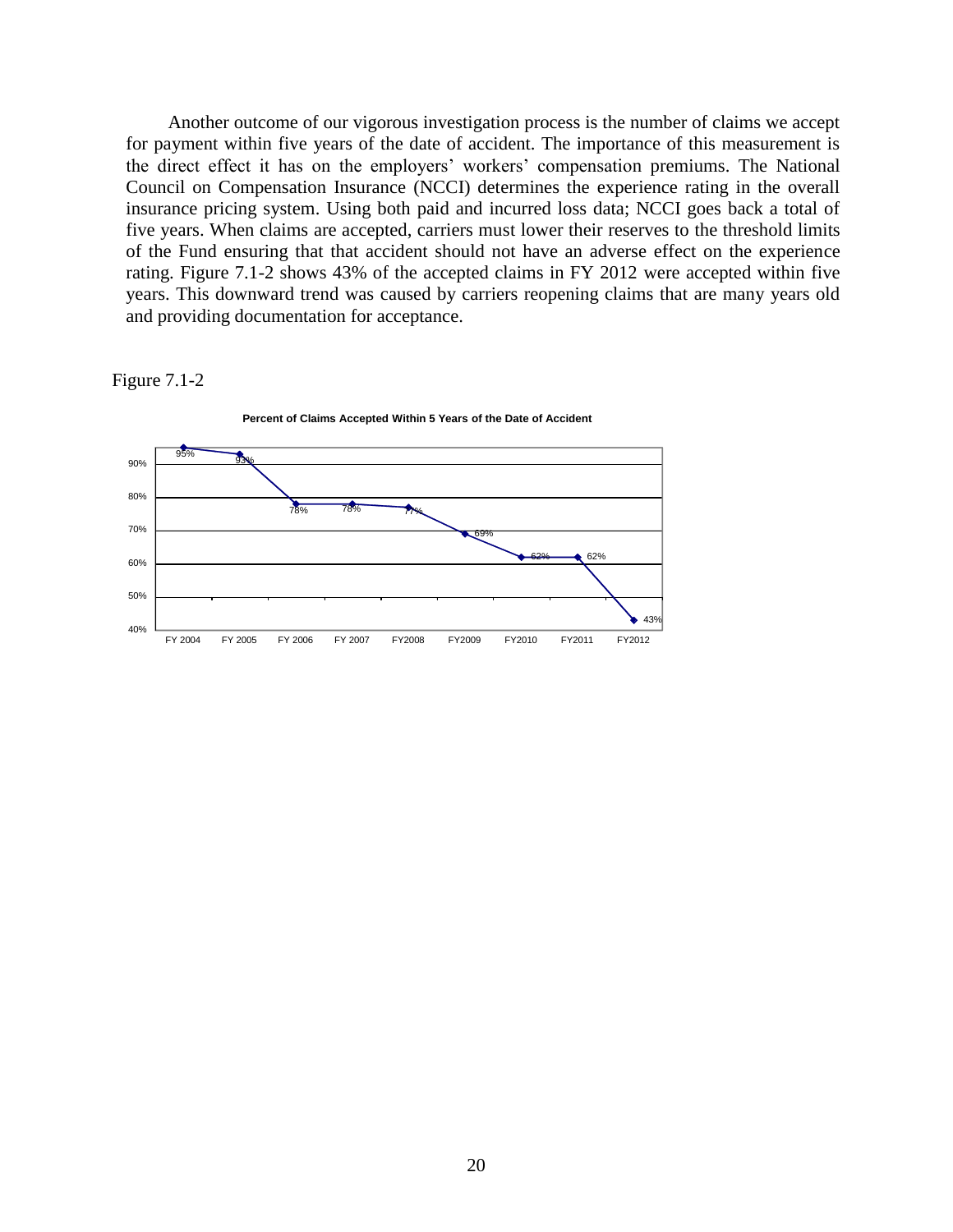7.2 The Second Injury Fund conducts an annual customer survey to measure customer satisfaction. Customers evaluate our performance using a four point Liker Scale. Additional space is provided for written comments and to answer open-ended questions. We use this information to determine customer expectations and to gather recommendations on improving services. This information is compiled and trends are noted and distributed to all employees.

We use the percentage of positive responses to determine trends. The results for the past ten years are shown in Figure 7.2-1

Figure 7.2-1



We compare our customers' satisfaction against the American Customer Satisfaction Index (ACSI) produced by the American Society for Quality. The index is nationally recognized and provides industry specific measures of customer satisfaction. The results of the customer survey are converted to a comparable scale of  $0 -100$  and then measured against the indexes of the insurance industry and public administration. The results shown in Figure 7.2-2 indicate that the Second Injury Fund is equal to or exceeds the ACSI for the comparable industries. ACSI data is not available for Public Administration and the Insurance Industry for FY 2012.

Figure 7.2 -2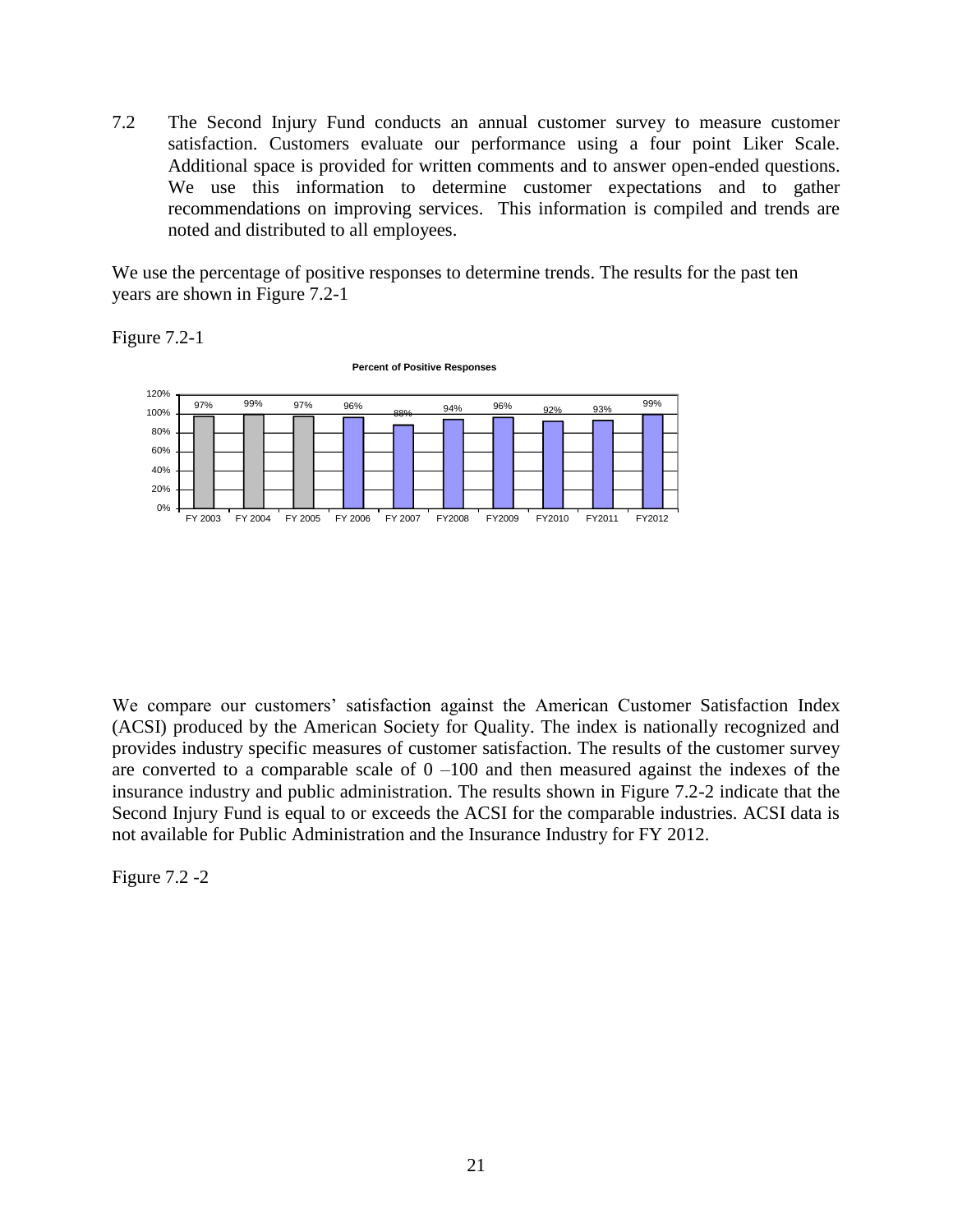#### **Customer Satisfaction Compared to ACSI**



7.3 The financial performance of the Fund is sound. We have not had a major finding on our annual financial audit in the past 23 years. We measure 3 performance levels in this area. Figure 7.3-1 shows the Second Injury Fund's average cost per claim compared to "like" funds from Georgia and Louisiana. Over the past eight years we have set the standard. Louisiana data for FY 2006 is not available.

Figure 7.3-1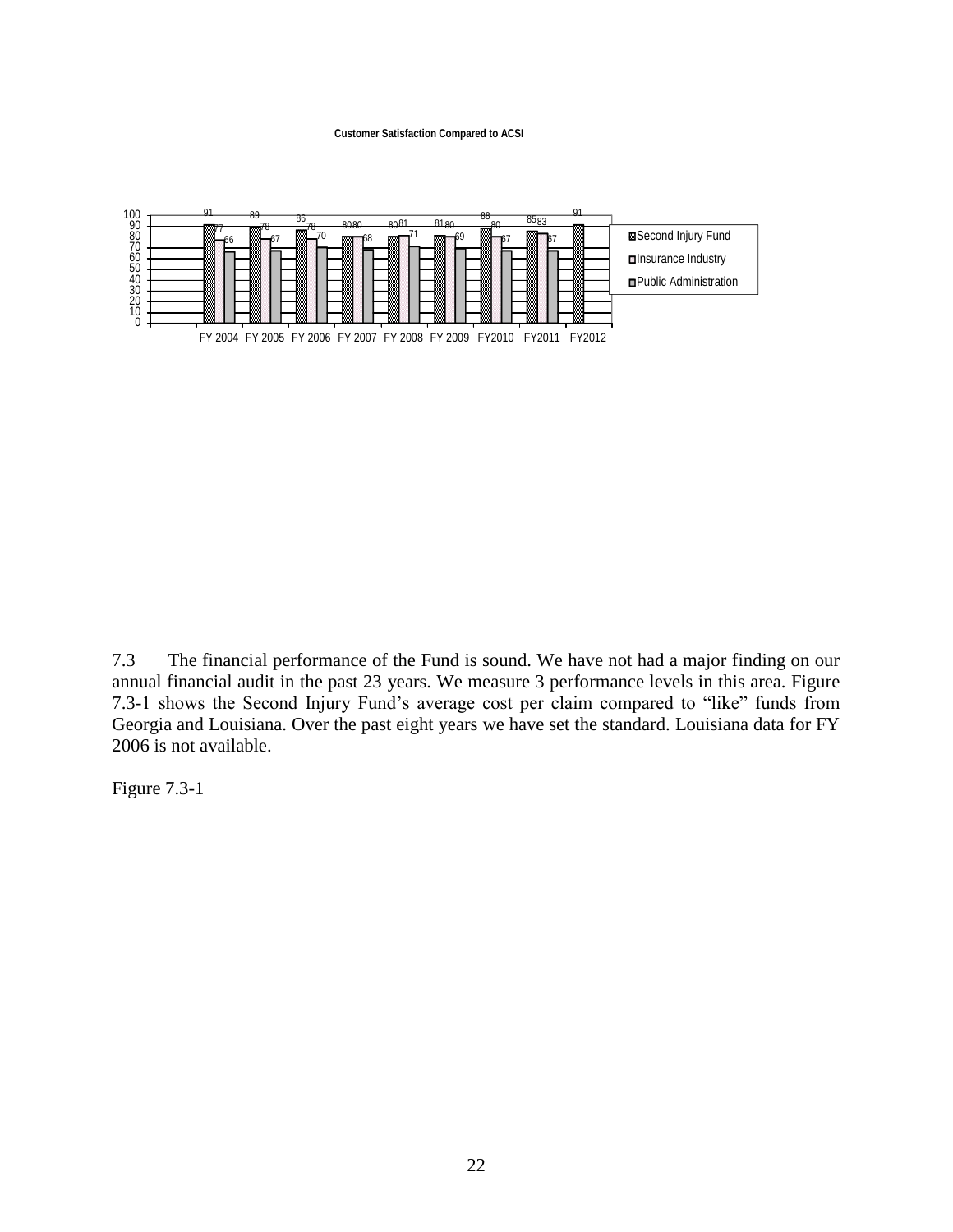

#### **Second Injury Fund Administrative Average Cost per Claim**

The second performance level we measure is the savings on the annual assessment caused by our internal review of reimbursements. By ensuring we only reimburse the amounts allowed by the Workers' Compensation Commission Medical Fee schedule and compensation ordered we continue to have a positive effect on the assessment process. Figure 7.3-2 shows that our internal review of reimbursements led to a \$15.4 million reduction in the annual assessment for FY 2012 and savings of \$207.2 million over the past 11 years.

Figure 7.3-2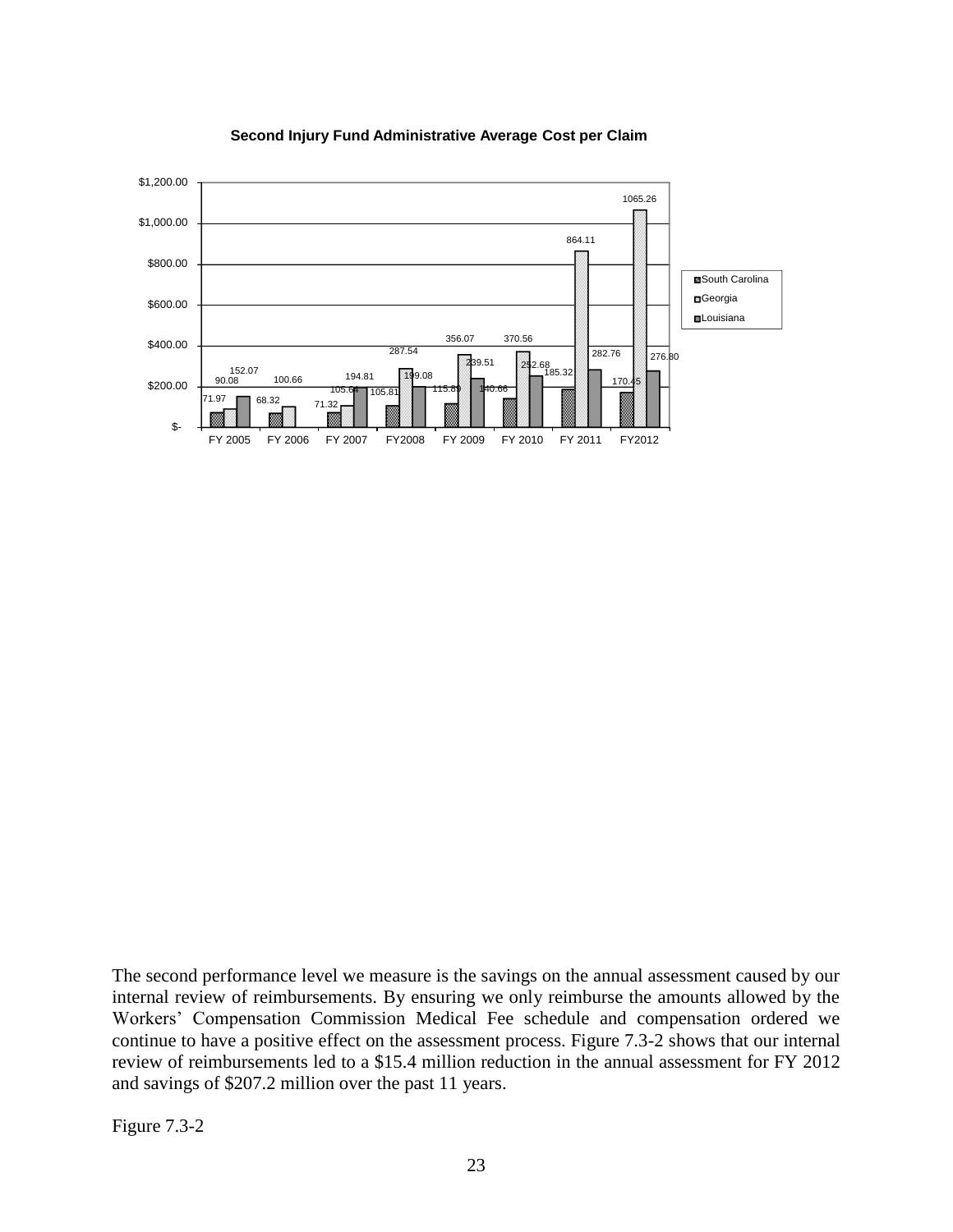

**Savings Achieved on Annual Assessment by Administrative Review**

The last performance measurement we track is the administrative cost ratio of the Uninsured Employers' Fund. We compare the Fund with private carriers and the State Accident Fund. Figure 7.3-3 reflects that we are meeting our expectations by keeping our cost ratio lower than that of the private industry. FY 2012 data for private carriers is not available.

Figure 7.3-3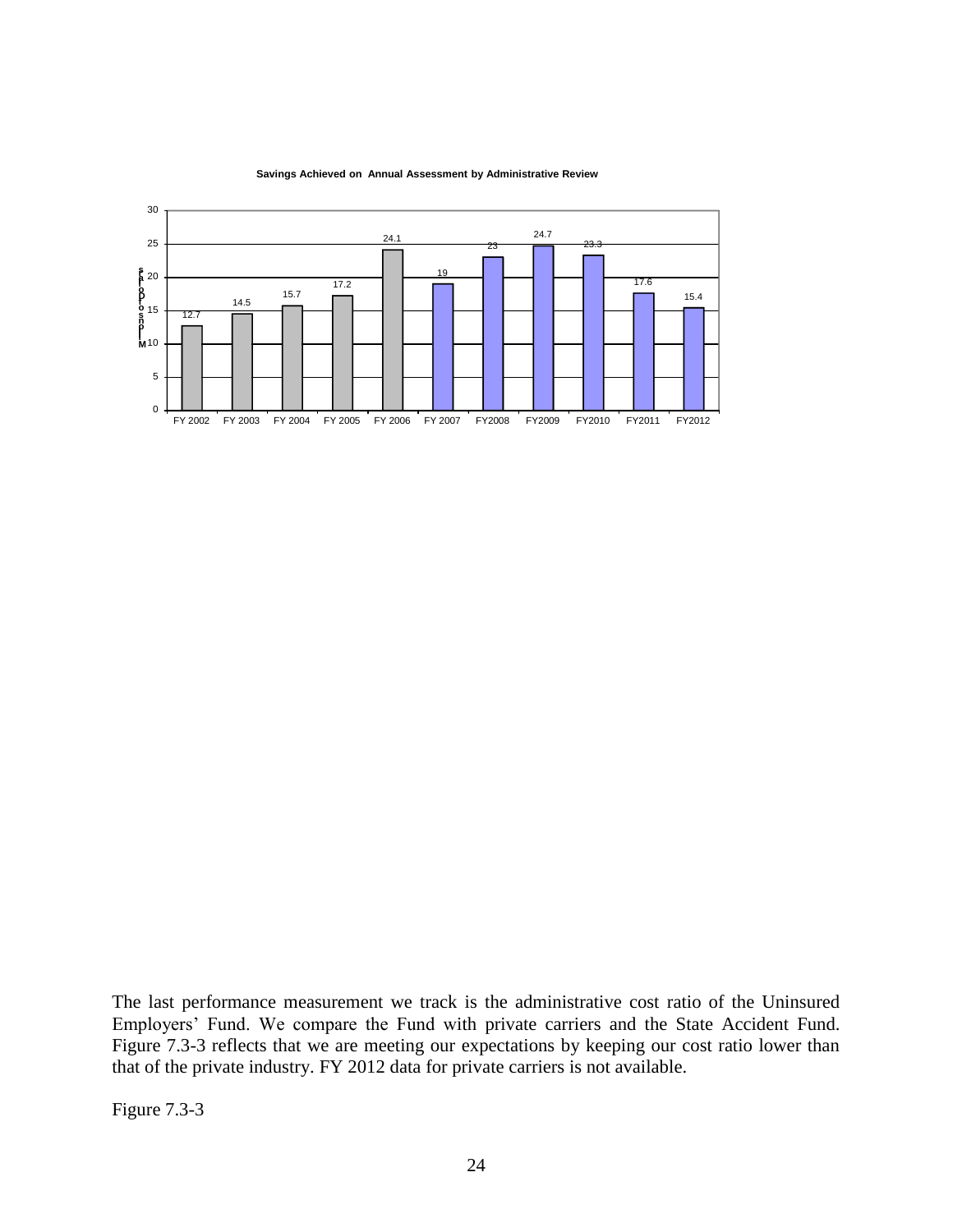

#### **Uninsured Employers' Fund Administrative Cost Ratio**

7.4 The Fund conducts an annual Employee Satisfaction Survey. The results of the questions that deal with the employee satisfaction are shown below in figures 7.4-1 and 7.4-2

Figure 7.4-1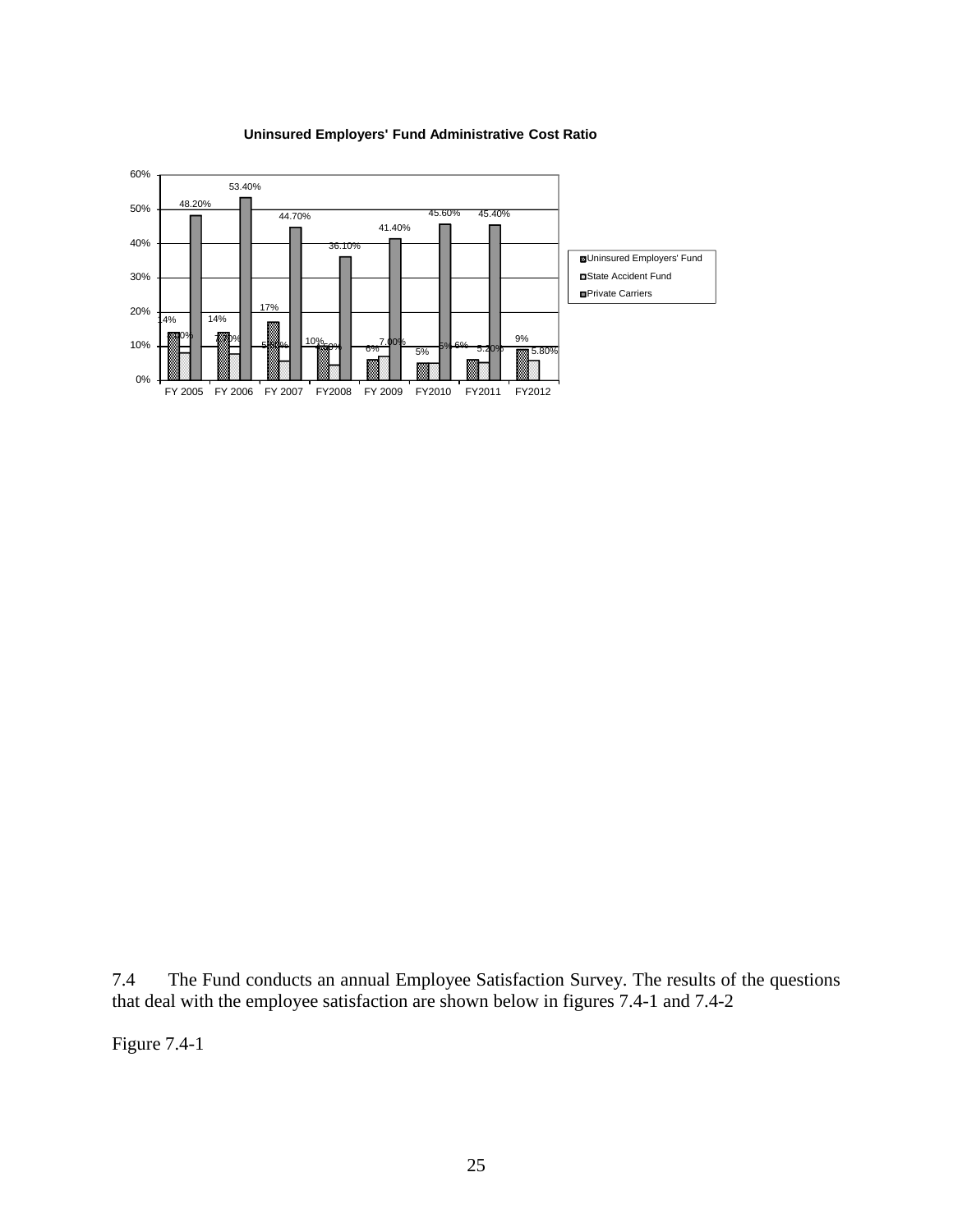

**Percentage of Employees Who Ranked the Agency's Work Environment as "Better Than Most" or "Best"** 

Figure 7.4-2



7.5 The Fund measures the number of days needed to process claim reimbursements. We compare our performance with "like" second injury funds in Georgia and Louisiana because their law is very similar to South Carolina Law. As shown in Figure 7.5.1 we have set the standard for the expeditious processing of claim payments.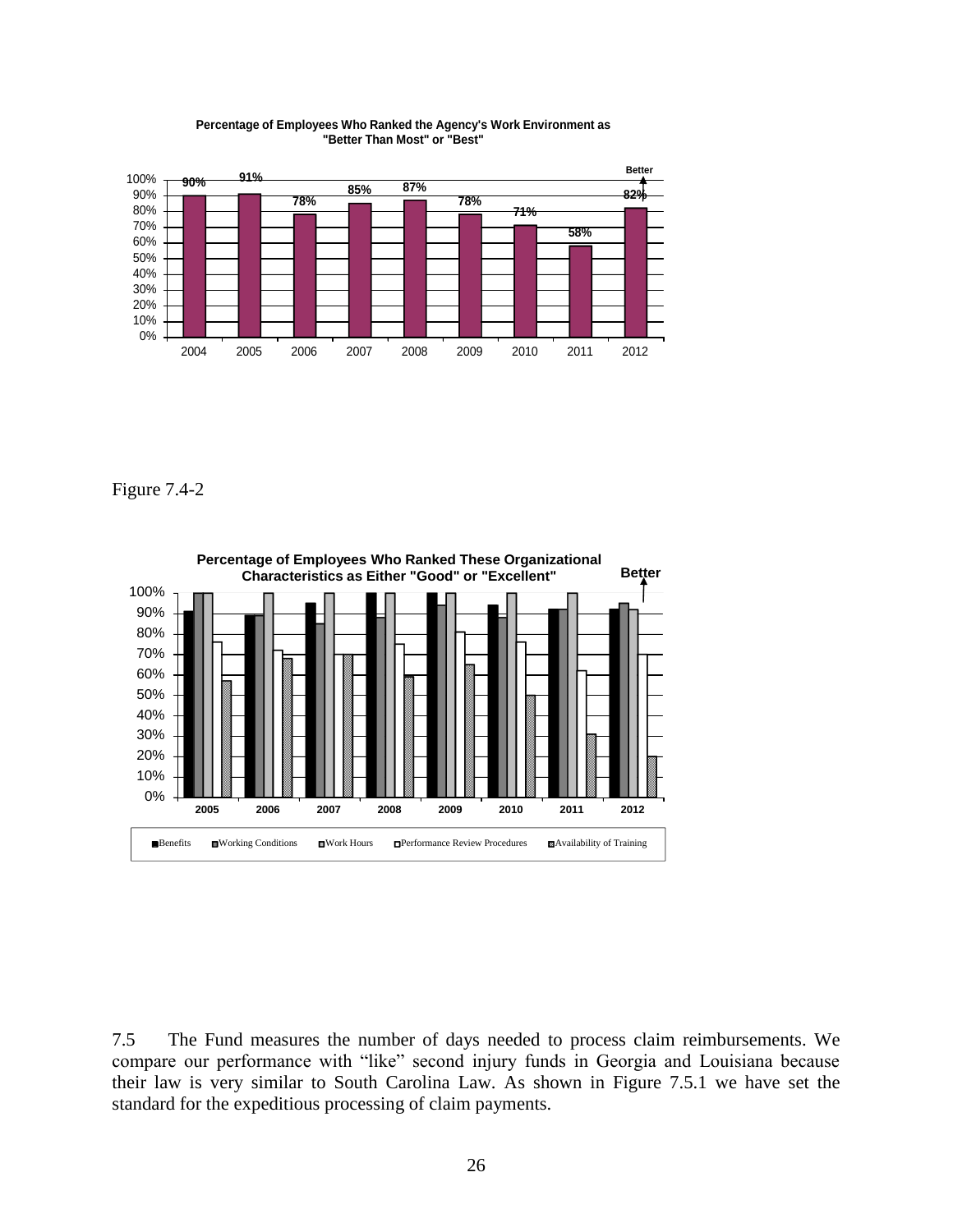Figure 7.5.1



7.6 The Fund measures two performance levels as to our regulatory requirements. We must actively investigate all Uninsured Employers' Fund claims to ensure no other coverage is available to pay benefits to the injured employee, saving the Fund from these payments. Figure 7.6-1 shows the amount of funds saved by the investigation process that found 70 claims in FY2012 with other coverage.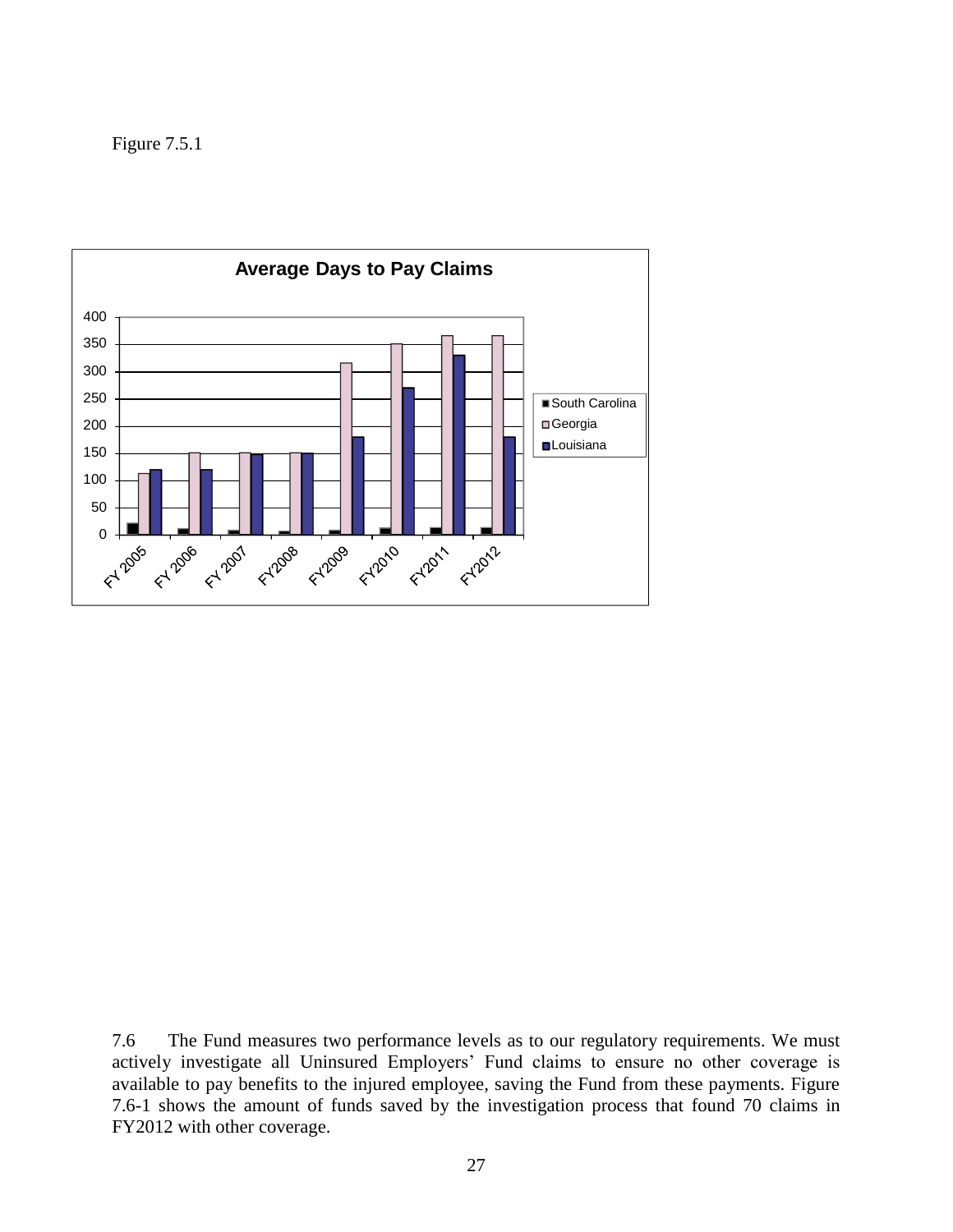



The second regulatory requirement we measure is the amount of Uninsured Employers' Fund benefits and costs recouped on claims paid. These recoupments are from employers that were in violation of the Workers' Compensation Act. Figure 7.6-2 shows our performance over the past ten years. We believe the shortfall in total recoupment for FY 2012 is directly affected by the